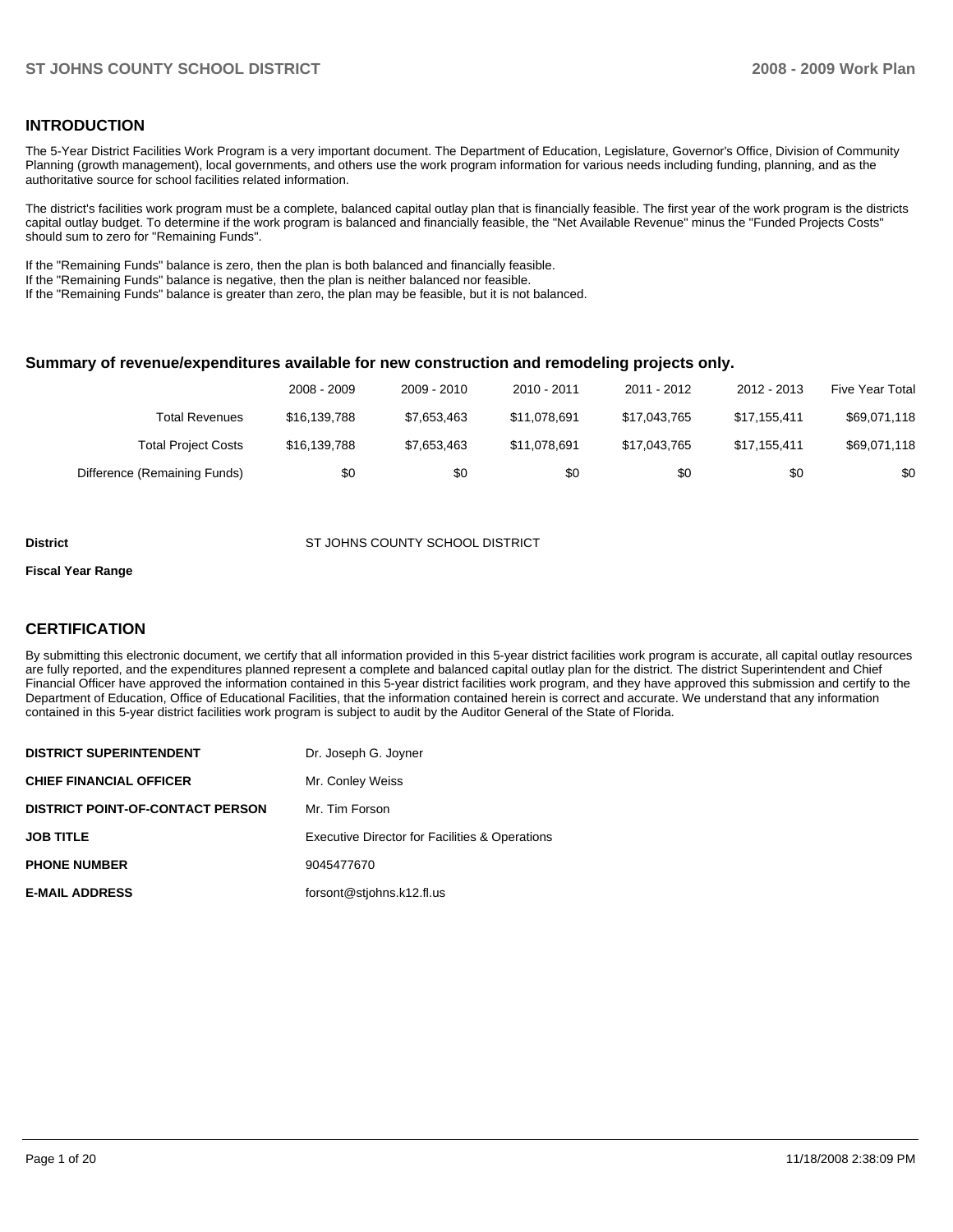# **Expenditures**

#### **Expenditure for Maintenance, Repair and Renovation from 2-Mills and PECO**

Annually, prior to the adoption of the district school budget, each school board must prepare a tentative district facilities work program that includes a schedule of major repair and renovation projects necessary to maintain the educational and ancillary facilities of the district.

|                                                                                                                                                                                   | Item                                                                                                                                                                                                                                                                                                                                                                                                                                                                                                                                                                                                                                                                                                                                                      | 2008 - 2009<br><b>Actual Budget</b> | 2009 - 2010<br>Projected | 2010 - 2011<br>Projected | 2011 - 2012<br>Projected | 2012 - 2013<br>Projected | Total       |  |
|-----------------------------------------------------------------------------------------------------------------------------------------------------------------------------------|-----------------------------------------------------------------------------------------------------------------------------------------------------------------------------------------------------------------------------------------------------------------------------------------------------------------------------------------------------------------------------------------------------------------------------------------------------------------------------------------------------------------------------------------------------------------------------------------------------------------------------------------------------------------------------------------------------------------------------------------------------------|-------------------------------------|--------------------------|--------------------------|--------------------------|--------------------------|-------------|--|
| <b>HVAC</b>                                                                                                                                                                       |                                                                                                                                                                                                                                                                                                                                                                                                                                                                                                                                                                                                                                                                                                                                                           | \$1,754,057                         | \$285,000                | \$355,000                | \$355,000                | \$355,000                | \$3,104,057 |  |
| Locations:                                                                                                                                                                        | ALICE B LANDRUM MIDDLE, ALLEN D NEASE SENIOR HIGH, BARTRAM TRAIL SENIOR HIGH, CROOKSHANK ELEMENTARY,<br>CUNNINGHAM CREEK ELEMENTARY, DURBIN CREEK ELEMENTARY, FIRST COAST TECHNICAL INSTITUTE, FRUIT COVE MIDDLE,<br>HICKORY CREEK ELEMENTARY, KETTERLINUS ELEMENTARY, MAINTENANCE/PURCHASING/WAREHOUSE, MILL CREEK<br>ELEMENTARY, MURRAY MIDDLE, OCEAN PALMS ELEMENTARY, OSCEOLA ELEMENTARY, OTIS A MASON ELEMENTARY, Pacetti Bay<br>Middle School, PEDRO MENENDEZ SENIOR HIGH, PONTE VEDRA-PALM VALLEY ELEMENTARY, R B HUNT ELEMENTARY, SAINT<br>AUGUSTINE SENIOR HIGH, SEBASTIAN MIDDLE, SOUTH WOODS ELEMENTARY, TIMBERLIN CREEK ELEMENTARY, W DOUGLAS<br><b>HARTLEY ELEMENTARY, Wards Creek Elementary</b>                                            |                                     |                          |                          |                          |                          |             |  |
| Flooring                                                                                                                                                                          |                                                                                                                                                                                                                                                                                                                                                                                                                                                                                                                                                                                                                                                                                                                                                           | \$607,000                           | \$270.000                | \$305,000                | \$595,000                | \$445.000                | \$2,222,000 |  |
| Locations:                                                                                                                                                                        | ADMINISTRATIVE COMPLEX, ALICE B LANDRUM MIDDLE, BARTRAM TRAIL SENIOR HIGH, BUS SERVICE GARAGE & WAREHOUSE,<br>CROOKSHANK ELEMENTARY, EVELYN HAMBLEN EDUCATION CENTER, FRUIT COVE MIDDLE, HICKORY CREEK ELEMENTARY,<br>KETTERLINUS ELEMENTARY, MAINTENANCE/PURCHASING/WAREHOUSE, MARJORIE KINNAN RAWLINGS ELEMENTARY, MILL<br>CREEK ELEMENTARY, MURRAY MIDDLE, NEW HIGH SCHOOL CCC, NEW HIGH SCHOOL DDD, NEW K-08 SCHOOL "GG", OCEAN<br>PALMS ELEMENTARY, OTIS A MASON ELEMENTARY, PEDRO MENENDEZ SENIOR HIGH, PONTE VEDRA-PALM VALLEY<br>ELEMENTARY, R B HUNT ELEMENTARY, SEBASTIAN MIDDLE, SOUTH WOODS ELEMENTARY, SWITZERLAND POINT MIDDLE,<br>TIMBERLIN CREEK ELEMENTARY, W DOUGLAS HARTLEY ELEMENTARY, WEBSTER ELEMENTARY, YATES ADMINISTRATIVE ANNEX |                                     |                          |                          |                          |                          |             |  |
| Roofing                                                                                                                                                                           |                                                                                                                                                                                                                                                                                                                                                                                                                                                                                                                                                                                                                                                                                                                                                           | \$1,250,500                         | \$0                      | \$0                      | \$0                      | \$0                      | \$1,250,500 |  |
| Locations:                                                                                                                                                                        | ALICE B LANDRUM MIDDLE, FIRST COAST TECHNICAL INSTITUTE, GAMBLE ROGERS MIDDLE, R B HUNT ELEMENTARY, SEBASTIAN<br>MIDDLE, SWITZERLAND POINT MIDDLE, WEBSTER ELEMENTARY                                                                                                                                                                                                                                                                                                                                                                                                                                                                                                                                                                                     |                                     |                          |                          |                          |                          |             |  |
| Safety to Life                                                                                                                                                                    |                                                                                                                                                                                                                                                                                                                                                                                                                                                                                                                                                                                                                                                                                                                                                           | \$134,000                           | \$0                      | \$0                      | \$0                      | \$0                      | \$134,000   |  |
| ALLEN D NEASE SENIOR HIGH, BARTRAM TRAIL SENIOR HIGH, EVELYN HAMBLEN EDUCATION CENTER, PEDRO MENENDEZ<br>Locations:<br>SENIOR HIGH, SAINT AUGUSTINE SENIOR HIGH, SEBASTIAN MIDDLE |                                                                                                                                                                                                                                                                                                                                                                                                                                                                                                                                                                                                                                                                                                                                                           |                                     |                          |                          |                          |                          |             |  |
| Fencing                                                                                                                                                                           |                                                                                                                                                                                                                                                                                                                                                                                                                                                                                                                                                                                                                                                                                                                                                           | \$24,200                            | \$0 <sub>1</sub>         | \$0                      | \$0                      | \$0                      | \$24,200    |  |
| Locations:                                                                                                                                                                        | ALLEN D NEASE SENIOR HIGH, OTIS A MASON ELEMENTARY, R B HUNT ELEMENTARY, SWITZERLAND POINT MIDDLE                                                                                                                                                                                                                                                                                                                                                                                                                                                                                                                                                                                                                                                         |                                     |                          |                          |                          |                          |             |  |
| Parking                                                                                                                                                                           |                                                                                                                                                                                                                                                                                                                                                                                                                                                                                                                                                                                                                                                                                                                                                           | \$310,000                           | \$290,000                | \$320,000                | \$330,000                | \$355,000                | \$1,605,000 |  |
| Locations:                                                                                                                                                                        | ADMINISTRATIVE COMPLEX, ALLEN D NEASE SENIOR HIGH, BARTRAM TRAIL SENIOR HIGH, BUS SERVICE GARAGE &<br>WAREHOUSE, CUNNINGHAM CREEK ELEMENTARY, DURBIN CREEK ELEMENTARY, EVELYN HAMBLEN EDUCATION CENTER, FRUIT <br>COVE MIDDLE, HICKORY CREEK ELEMENTARY, KETTERLINUS ELEMENTARY, MAINTENANCE/PURCHASING/WAREHOUSE, MILL<br>CREEK ELEMENTARY, MURRAY MIDDLE, NEASE BUS GARAGE, NEW HIGH SCHOOL CCC, NEW HIGH SCHOOL DDD, OCEAN PALMS<br>ELEMENTARY, OSCEOLA ELEMENTARY, OTIS A MASON ELEMENTARY, PEDRO MENENDEZ SENIOR HIGH, R B HUNT ELEMENTARY,<br>SAINT AUGUSTINE SENIOR HIGH, SOUTH WOODS ELEMENTARY, SWITZERLAND POINT MIDDLE, TIMBERLIN CREEK ELEMENTARY,<br>W DOUGLAS HARTLEY ELEMENTARY, YATES ADMINISTRATIVE ANNEX                                |                                     |                          |                          |                          |                          |             |  |
| Electrical                                                                                                                                                                        |                                                                                                                                                                                                                                                                                                                                                                                                                                                                                                                                                                                                                                                                                                                                                           | \$205,558                           | \$0                      | \$0                      | \$0                      | \$0                      | \$205,558   |  |
| Locations:                                                                                                                                                                        | SAINT AUGUSTINE SENIOR HIGH, TIMBERLIN CREEK ELEMENTARY                                                                                                                                                                                                                                                                                                                                                                                                                                                                                                                                                                                                                                                                                                   |                                     |                          |                          |                          |                          |             |  |
| Fire Alarm                                                                                                                                                                        |                                                                                                                                                                                                                                                                                                                                                                                                                                                                                                                                                                                                                                                                                                                                                           | \$89,500                            | \$0                      | \$0                      | \$0                      | \$0                      | \$89,500    |  |
|                                                                                                                                                                                   | Locations: CUNNINGHAM CREEK ELEMENTARY, DURBIN CREEK ELEMENTARY, OCEAN PALMS ELEMENTARY, SAINT AUGUSTINE SENIOR<br>HIGH, SEBASTIAN MIDDLE                                                                                                                                                                                                                                                                                                                                                                                                                                                                                                                                                                                                                 |                                     |                          |                          |                          |                          |             |  |
| Telephone/Intercom System                                                                                                                                                         |                                                                                                                                                                                                                                                                                                                                                                                                                                                                                                                                                                                                                                                                                                                                                           | \$41,000                            | \$0                      | \$0                      | \$0                      | \$0                      | \$41,000    |  |
|                                                                                                                                                                                   | Locations: FIRST COAST TECHNICAL INSTITUTE, MARJORIE KINNAN RAWLINGS ELEMENTARY, MURRAY MIDDLE, OTIS A MASON<br>ELEMENTARY, PONTE VEDRA-PALM VALLEY ELEMENTARY, SEBASTIAN MIDDLE                                                                                                                                                                                                                                                                                                                                                                                                                                                                                                                                                                          |                                     |                          |                          |                          |                          |             |  |
| <b>Closed Circuit Television</b>                                                                                                                                                  |                                                                                                                                                                                                                                                                                                                                                                                                                                                                                                                                                                                                                                                                                                                                                           | \$19,000                            | \$0                      | \$0                      | \$0                      | \$0                      | \$19,000    |  |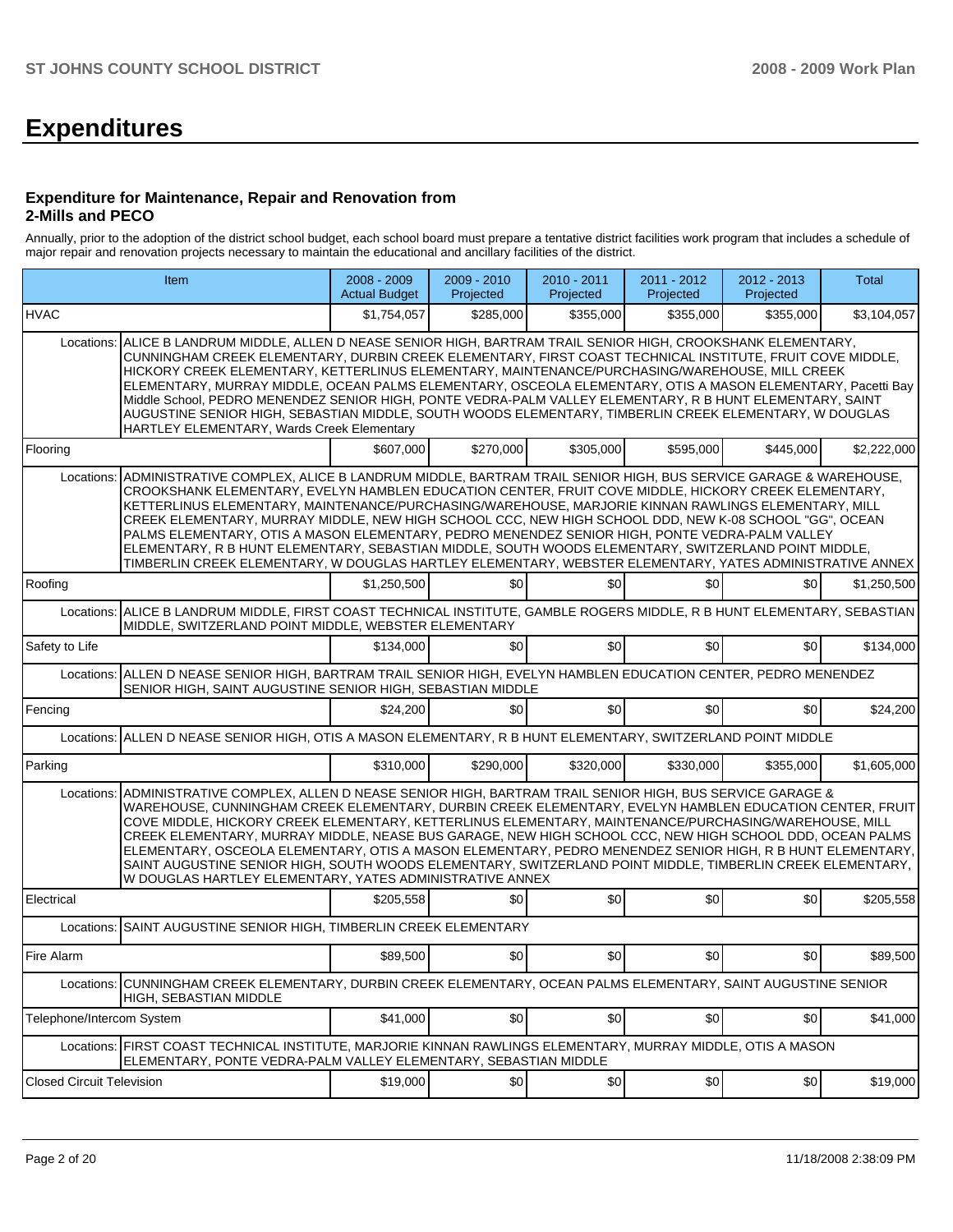۰,

r.

| Locations: R B HUNT ELEMENTARY                                                                                                                                                                                                                                                                                                                                                                                                                                                                                                                                                                                                                                                                                                                                                                                                                                                                                                                                                                                                                                                                                           |             |             |             |             |             |              |  |  |  |  |  |
|--------------------------------------------------------------------------------------------------------------------------------------------------------------------------------------------------------------------------------------------------------------------------------------------------------------------------------------------------------------------------------------------------------------------------------------------------------------------------------------------------------------------------------------------------------------------------------------------------------------------------------------------------------------------------------------------------------------------------------------------------------------------------------------------------------------------------------------------------------------------------------------------------------------------------------------------------------------------------------------------------------------------------------------------------------------------------------------------------------------------------|-------------|-------------|-------------|-------------|-------------|--------------|--|--|--|--|--|
| <b>IPaint</b>                                                                                                                                                                                                                                                                                                                                                                                                                                                                                                                                                                                                                                                                                                                                                                                                                                                                                                                                                                                                                                                                                                            | \$270,000   | \$225,000   | \$350,000   | \$405,000   | \$360,000   | \$1,610,000  |  |  |  |  |  |
| Locations: ALICE B LANDRUM MIDDLE, ALLEN D NEASE SENIOR HIGH, CROOKSHANK ELEMENTARY, CUNNINGHAM CREEK ELEMENTARY,<br>DURBIN CREEK ELEMENTARY, GAMBLE ROGERS MIDDLE, HICKORY CREEK ELEMENTARY, KETTERLINUS ELEMENTARY,<br>MARJORIE KINNAN RAWLINGS ELEMENTARY, MILL CREEK ELEMENTARY, MURRAY MIDDLE, NEW HIGH SCHOOL CCC, NEW HIGH<br>SCHOOL DDD, OCEAN PALMS ELEMENTARY, OSCEOLA ELEMENTARY, OTIS A MASON ELEMENTARY, PONTE VEDRA-PALM<br>VALLEY ELEMENTARY, R B HUNT ELEMENTARY, SAINT AUGUSTINE SENIOR HIGH, SEBASTIAN MIDDLE, SOUTH WOODS<br>ELEMENTARY, SWITZERLAND POINT MIDDLE, TIMBERLIN CREEK ELEMENTARY, W DOUGLAS HARTLEY ELEMENTARY, WEBSTER<br><b>ELEMENTARY</b>                                                                                                                                                                                                                                                                                                                                                                                                                                             |             |             |             |             |             |              |  |  |  |  |  |
| Maintenance/Repair                                                                                                                                                                                                                                                                                                                                                                                                                                                                                                                                                                                                                                                                                                                                                                                                                                                                                                                                                                                                                                                                                                       | \$1,756,300 | \$2,675,000 | \$2,958,000 | \$3,002,000 | \$2,982,000 | \$13,373,300 |  |  |  |  |  |
| Locations:   ADMINISTRATIVE COMPLEX, ALICE B LANDRUM MIDDLE, ALLEN D NEASE SENIOR HIGH, BARTRAM TRAIL SENIOR HIGH, BUS<br>SERVICE GARAGE & WAREHOUSE, CROOKSHANK ELEMENTARY, CUNNINGHAM CREEK ELEMENTARY, DURBIN CREEK<br>ELEMENTARY, EVELYN HAMBLEN EDUCATION CENTER, FIRST COAST TECHNICAL INSTITUTE, FRUIT COVE MIDDLE, GAMBLE <br>ROGERS MIDDLE, HICKORY CREEK ELEMENTARY, JULINGTON CREEK ELEMENTARY, KETTERLINUS ELEMENTARY, MAINTENANCE<br>SHOP, MAINTENANCE/PURCHASING/WAREHOUSE, MARJORIE KINNAN RAWLINGS ELEMENTARY, MILL CREEK ELEMENTARY,<br>MURRAY MIDDLE, NEASE BUS GARAGE, NEW HIGH SCHOOL CCC, NEW HIGH SCHOOL DDD, NEW K-08 SCHOOL "GG", OCEAN<br>PALMS ELEMENTARY, OPERATIONS ANNEX, OSCEOLA ELEMENTARY, OTIS A MASON ELEMENTARY, Pacetti Bay Middle School,<br>PEDRO MENENDEZ SENIOR HIGH, PONTE VEDRA-PALM VALLEY ELEMENTARY, R B HUNT ELEMENTARY, SAINT AUGUSTINE<br>SENIOR HIGH, SEBASTIAN MIDDLE, SOUTH WOODS ELEMENTARY, SWITZERLAND POINT MIDDLE, TIMBERLIN CREEK<br>ELEMENTARY, W DOUGLAS HARTLEY ELEMENTARY, Wards Creek Elementary, WEBSTER ELEMENTARY, YATES ADMINISTRATIVE<br><b>ANNEX</b> |             |             |             |             |             |              |  |  |  |  |  |
| Sub Total:                                                                                                                                                                                                                                                                                                                                                                                                                                                                                                                                                                                                                                                                                                                                                                                                                                                                                                                                                                                                                                                                                                               | \$6,461,115 | \$3,745,000 | \$4,288,000 | \$4,687,000 | \$4,497,000 | \$23,678,115 |  |  |  |  |  |

| IPECO Maintenance Expenditures | \$956,828   | \$1.149.075 | \$1,537,872 | \$1,454,727 | \$1.449.649 | \$6,548,151  |
|--------------------------------|-------------|-------------|-------------|-------------|-------------|--------------|
| Two Mill Sub Total:            | \$6,481,788 | \$3,247,925 | \$3,445,128 | \$3,927,273 | \$3,742,351 | \$20,844,465 |

| Other Items                                                                                                                                                                                                                                                                                                                                                                                                                                                                                                                                                                                                                                                                                                                                                                                                                                                                                                                                                                                                                                                            | $2008 - 2009$<br><b>Actual Budget</b>                                                                                                                                                                                                                                                                                                                                                                                                                                                                                                                                                                                                                                                                                                                                                                                                                                                                                                                                                                                                            | $2009 - 2010$<br>Projected | $2010 - 2011$<br>Projected | $2011 - 2012$<br>Projected | $2012 - 2013$<br>Projected | Total       |  |
|------------------------------------------------------------------------------------------------------------------------------------------------------------------------------------------------------------------------------------------------------------------------------------------------------------------------------------------------------------------------------------------------------------------------------------------------------------------------------------------------------------------------------------------------------------------------------------------------------------------------------------------------------------------------------------------------------------------------------------------------------------------------------------------------------------------------------------------------------------------------------------------------------------------------------------------------------------------------------------------------------------------------------------------------------------------------|--------------------------------------------------------------------------------------------------------------------------------------------------------------------------------------------------------------------------------------------------------------------------------------------------------------------------------------------------------------------------------------------------------------------------------------------------------------------------------------------------------------------------------------------------------------------------------------------------------------------------------------------------------------------------------------------------------------------------------------------------------------------------------------------------------------------------------------------------------------------------------------------------------------------------------------------------------------------------------------------------------------------------------------------------|----------------------------|----------------------------|----------------------------|----------------------------|-------------|--|
| Districtwide Maint Pgm TBD                                                                                                                                                                                                                                                                                                                                                                                                                                                                                                                                                                                                                                                                                                                                                                                                                                                                                                                                                                                                                                             | \$0                                                                                                                                                                                                                                                                                                                                                                                                                                                                                                                                                                                                                                                                                                                                                                                                                                                                                                                                                                                                                                              | \$300,000                  | \$300,000                  | \$300,000                  | \$300,000                  | \$1,200,000 |  |
|                                                                                                                                                                                                                                                                                                                                                                                                                                                                                                                                                                                                                                                                                                                                                                                                                                                                                                                                                                                                                                                                        | Locations ADMINISTRATIVE COMPLEX, ALICE B LANDRUM MIDDLE, ALLEN D NEASE SENIOR HIGH, BARTRAM TRAIL SENIOR HIGH, BUS<br>SERVICE GARAGE & WAREHOUSE, CROOKSHANK ELEMENTARY, CUNNINGHAM CREEK ELEMENTARY, DURBIN CREEK<br>ELEMENTARY, EVELYN HAMBLEN EDUCATION CENTER, FIRST COAST TECHNICAL INSTITUTE, FRUIT COVE MIDDLE, GAMBLE<br>ROGERS MIDDLE, HICKORY CREEK ELEMENTARY, JULINGTON CREEK ELEMENTARY, KETTERLINUS ELEMENTARY,<br>MAINTENANCE/PURCHASING/WAREHOUSE, MARJORIE KINNAN RAWLINGS ELEMENTARY, MILL CREEK ELEMENTARY, MURRAY<br>MIDDLE, NEASE BUS GARAGE, NEW HIGH SCHOOL CCC, NEW HIGH SCHOOL DDD, OCEAN PALMS ELEMENTARY, OSCEOLA<br>ELEMENTARY, OTIS A MASON ELEMENTARY, Pacetti Bay Middle School, PEDRO MENENDEZ SENIOR HIGH, PONTE VEDRA-PALM<br>VALLEY ELEMENTARY, R B HUNT ELEMENTARY, SAINT AUGUSTINE SENIOR HIGH, SEBASTIAN MIDDLE, SOUTH WOODS<br>ELEMENTARY, SWITZERLAND POINT MIDDLE, TIMBERLIN CREEK ELEMENTARY, W DOUGLAS HARTLEY ELEMENTARY, Wards<br>Creek Elementary, WEBSTER ELEMENTARY, YATES ADMINISTRATIVE ANNEX |                            |                            |                            |                            |             |  |
| <b>IEnv/Remediation TBD</b>                                                                                                                                                                                                                                                                                                                                                                                                                                                                                                                                                                                                                                                                                                                                                                                                                                                                                                                                                                                                                                            | \$95,000                                                                                                                                                                                                                                                                                                                                                                                                                                                                                                                                                                                                                                                                                                                                                                                                                                                                                                                                                                                                                                         | \$95,000                   | \$125,000                  | \$125,000                  | \$125,000                  | \$565,000   |  |
| Locations ADMINISTRATIVE COMPLEX, ALICE B LANDRUM MIDDLE, ALLEN D NEASE SENIOR HIGH, BARTRAM TRAIL SENIOR HIGH, BUS<br>SERVICE GARAGE & WAREHOUSE, CROOKSHANK ELEMENTARY, CUNNINGHAM CREEK ELEMENTARY, DURBIN CREEK<br>ELEMENTARY, EVELYN HAMBLEN EDUCATION CENTER, FIRST COAST TECHNICAL INSTITUTE, FRUIT COVE MIDDLE, GAMBLE<br>ROGERS MIDDLE, HICKORY CREEK ELEMENTARY, JULINGTON CREEK ELEMENTARY, KETTERLINUS ELEMENTARY,<br>MAINTENANCE/PURCHASING/WAREHOUSE, MARJORIE KINNAN RAWLINGS ELEMENTARY, MILL CREEK ELEMENTARY, MURRAY<br>MIDDLE, NEASE BUS GARAGE, NEW HIGH SCHOOL CCC, NEW HIGH SCHOOL DDD, NEW K-08 SCHOOL "GG", OCEAN PALMS<br>ELEMENTARY, OSCEOLA ELEMENTARY, OTIS A MASON ELEMENTARY, Pacetti Bay Middle School, PEDRO MENENDEZ SENIOR<br>HIGH, PONTE VEDRA-PALM VALLEY ELEMENTARY, R B HUNT ELEMENTARY, SAINT AUGUSTINE SENIOR HIGH, SEBASTIAN<br>MIDDLE, SOUTH WOODS ELEMENTARY, SWITZERLAND POINT MIDDLE, TIMBERLIN CREEK ELEMENTARY, W DOUGLAS<br>HARTLEY ELEMENTARY, Wards Creek Elementary, WEBSTER ELEMENTARY, YATES ADMINISTRATIVE ANNEX |                                                                                                                                                                                                                                                                                                                                                                                                                                                                                                                                                                                                                                                                                                                                                                                                                                                                                                                                                                                                                                                  |                            |                            |                            |                            |             |  |
| ISREF TBD                                                                                                                                                                                                                                                                                                                                                                                                                                                                                                                                                                                                                                                                                                                                                                                                                                                                                                                                                                                                                                                              | \$275,001                                                                                                                                                                                                                                                                                                                                                                                                                                                                                                                                                                                                                                                                                                                                                                                                                                                                                                                                                                                                                                        | \$200,000                  | \$200,000                  | \$200,000                  | \$200,000                  | \$1,075,001 |  |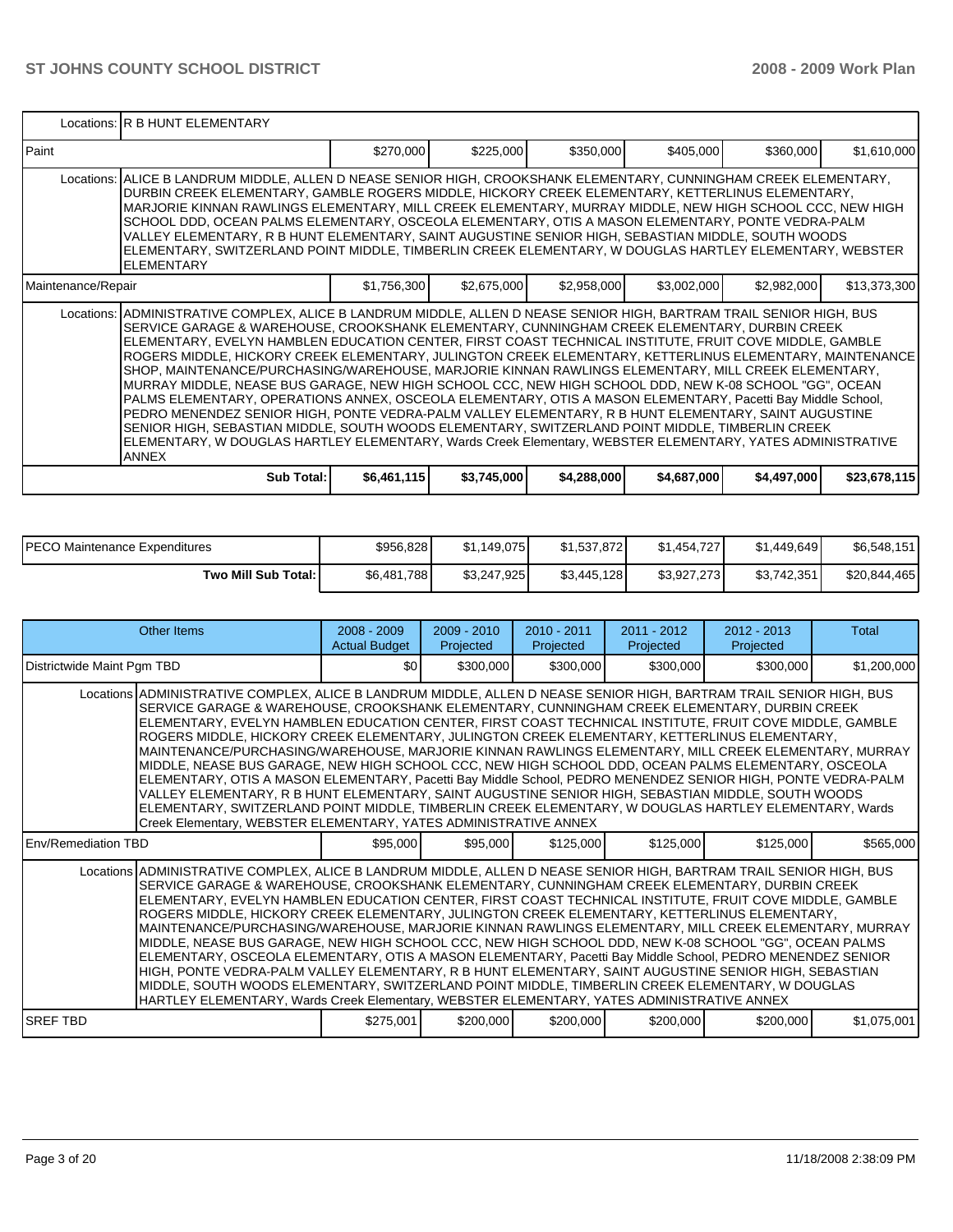|                                                                                                                                                                                                                                                                                                                                                                                                                                                                                                                                                                                                                                                                                                                                                                                                                                                                                                                                                                                                                                                                         | Locations ADMINISTRATIVE COMPLEX, ALICE B LANDRUM MIDDLE, ALLEN D NEASE SENIOR HIGH, BARTRAM TRAIL SENIOR HIGH, BUS<br>SERVICE GARAGE & WAREHOUSE, CROOKSHANK ELEMENTARY, CUNNINGHAM CREEK ELEMENTARY, DURBIN CREEK<br>IELEMENTARY. EVELYN HAMBLEN EDUCATION CENTER. FIRST COAST TECHNICAL INSTITUTE. FRUIT COVE MIDDLE. GAMBLE<br>ROGERS MIDDLE, HICKORY CREEK ELEMENTARY, JULINGTON CREEK ELEMENTARY, KETTERLINUS ELEMENTARY,<br>IMAINTENANCE/PURCHASING/WAREHOUSE. MARJORIE KINNAN RAWLINGS ELEMENTARY. MILL CREEK ELEMENTARY. MURRAY<br>MIDDLE, NEASE BUS GARAGE, NEW HIGH SCHOOL CCC, NEW HIGH SCHOOL DDD, NEW K-08 SCHOOL "GG", OCEAN PALMS<br>ELEMENTARY, OSCEOLA ELEMENTARY, OTIS A MASON ELEMENTARY, Pacetti Bay Middle School, PEDRO MENENDEZ SENIOR<br>HIGH, PONTE VEDRA-PALM VALLEY ELEMENTARY, R B HUNT ELEMENTARY, SAINT AUGUSTINE SENIOR HIGH, SEBASTIAN<br>MIDDLE, SOUTH WOODS ELEMENTARY, SWITZERLAND POINT MIDDLE, TIMBERLIN CREEK ELEMENTARY, W DOUGLAS<br>HARTLEY ELEMENTARY, Wards Creek Elementary, WEBSTER ELEMENTARY, YATES ADMINISTRATIVE ANNEX |             |             |             |             |              |  |  |  |  |
|-------------------------------------------------------------------------------------------------------------------------------------------------------------------------------------------------------------------------------------------------------------------------------------------------------------------------------------------------------------------------------------------------------------------------------------------------------------------------------------------------------------------------------------------------------------------------------------------------------------------------------------------------------------------------------------------------------------------------------------------------------------------------------------------------------------------------------------------------------------------------------------------------------------------------------------------------------------------------------------------------------------------------------------------------------------------------|--------------------------------------------------------------------------------------------------------------------------------------------------------------------------------------------------------------------------------------------------------------------------------------------------------------------------------------------------------------------------------------------------------------------------------------------------------------------------------------------------------------------------------------------------------------------------------------------------------------------------------------------------------------------------------------------------------------------------------------------------------------------------------------------------------------------------------------------------------------------------------------------------------------------------------------------------------------------------------------------------------------------------------------------------------------------------|-------------|-------------|-------------|-------------|--------------|--|--|--|--|
| Wetland Mont & Imp TBD                                                                                                                                                                                                                                                                                                                                                                                                                                                                                                                                                                                                                                                                                                                                                                                                                                                                                                                                                                                                                                                  | \$25,000                                                                                                                                                                                                                                                                                                                                                                                                                                                                                                                                                                                                                                                                                                                                                                                                                                                                                                                                                                                                                                                                 | \$25,000    | \$25,000    | \$25,000    | \$25,000    | \$125,000    |  |  |  |  |
| Locations ADMINISTRATIVE COMPLEX, ALICE B LANDRUM MIDDLE, ALLEN D NEASE SENIOR HIGH, BARTRAM TRAIL SENIOR HIGH, BUS<br>SERVICE GARAGE & WAREHOUSE, CROOKSHANK ELEMENTARY, CUNNINGHAM CREEK ELEMENTARY, DURBIN CREEK<br>ELEMENTARY, EVELYN HAMBLEN EDUCATION CENTER, FIRST COAST TECHNICAL INSTITUTE, FRUIT COVE MIDDLE, GAMBLE<br>ROGERS MIDDLE, HICKORY CREEK ELEMENTARY, JULINGTON CREEK ELEMENTARY, KETTERLINUS ELEMENTARY,<br>MAINTENANCE/PURCHASING/WAREHOUSE, MARJORIE KINNAN RAWLINGS ELEMENTARY, MILL CREEK ELEMENTARY, MURRAY<br>MIDDLE, NEASE BUS GARAGE, NEW HIGH SCHOOL CCC, NEW HIGH SCHOOL DDD, NEW K-08 SCHOOL "GG", OCEAN PALMS<br>ELEMENTARY, OSCEOLA ELEMENTARY, OTIS A MASON ELEMENTARY, Pacetti Bay Middle School, PEDRO MENENDEZ SENIOR<br>HIGH, PONTE VEDRA-PALM VALLEY ELEMENTARY, R B HUNT ELEMENTARY, SAINT AUGUSTINE SENIOR HIGH, SEBASTIAN<br>IMIDDLE. SOUTH WOODS ELEMENTARY. SWITZERLAND POINT MIDDLE. TIMBERLIN CREEK ELEMENTARY. W DOUGLAS<br>HARTLEY ELEMENTARY, Wards Creek Elementary, WEBSTER ELEMENTARY, YATES ADMINISTRATIVE ANNEX |                                                                                                                                                                                                                                                                                                                                                                                                                                                                                                                                                                                                                                                                                                                                                                                                                                                                                                                                                                                                                                                                          |             |             |             |             |              |  |  |  |  |
| <b>IAQ Baseline Testing</b>                                                                                                                                                                                                                                                                                                                                                                                                                                                                                                                                                                                                                                                                                                                                                                                                                                                                                                                                                                                                                                             | \$24,000                                                                                                                                                                                                                                                                                                                                                                                                                                                                                                                                                                                                                                                                                                                                                                                                                                                                                                                                                                                                                                                                 | \$32,000    | \$45,000    | \$45,000    | \$45,000    | \$191,000    |  |  |  |  |
| Locations ADMINISTRATIVE COMPLEX, BARTRAM TRAIL SENIOR HIGH, CUNNINGHAM CREEK ELEMENTARY, DURBIN CREEK<br>ELEMENTARY, EVELYN HAMBLEN EDUCATION CENTER, FRUIT COVE MIDDLE, GAMBLE ROGERS MIDDLE, HICKORY CREEK<br>ELEMENTARY, JULINGTON CREEK ELEMENTARY, KETTERLINUS ELEMENTARY, MAINTENANCE/PURCHASING/WAREHOUSE,<br>MARJORIE KINNAN RAWLINGS ELEMENTARY, MILL CREEK ELEMENTARY, MURRAY MIDDLE, NEW HIGH SCHOOL CCC, NEW<br>HIGH SCHOOL DDD, NEW K-08 SCHOOL "GG", OCEAN PALMS ELEMENTARY, OSCEOLA ELEMENTARY, OTIS A MASON<br>ELEMENTARY, PEDRO MENENDEZ SENIOR HIGH, PONTE VEDRA-PALM VALLEY ELEMENTARY, SEBASTIAN MIDDLE, SOUTH<br>WOODS ELEMENTARY, TIMBERLIN CREEK ELEMENTARY, W DOUGLAS HARTLEY ELEMENTARY, WEBSTER ELEMENTARY,<br>YATES ADMINISTRATIVE ANNEX                                                                                                                                                                                                                                                                                                    |                                                                                                                                                                                                                                                                                                                                                                                                                                                                                                                                                                                                                                                                                                                                                                                                                                                                                                                                                                                                                                                                          |             |             |             |             |              |  |  |  |  |
| Security                                                                                                                                                                                                                                                                                                                                                                                                                                                                                                                                                                                                                                                                                                                                                                                                                                                                                                                                                                                                                                                                | \$558,500                                                                                                                                                                                                                                                                                                                                                                                                                                                                                                                                                                                                                                                                                                                                                                                                                                                                                                                                                                                                                                                                | \$0         | \$0]        | \$0         | \$0         | \$558,500    |  |  |  |  |
| Locations ALICE B LANDRUM MIDDLE, ALLEN D NEASE SENIOR HIGH, BARTRAM TRAIL SENIOR HIGH, DURBIN CREEK ELEMENTARY,<br>FIRST COAST TECHNICAL INSTITUTE, MARJORIE KINNAN RAWLINGS ELEMENTARY, MILL CREEK ELEMENTARY, MURRAY<br>MIDDLE, PONTE VEDRA-PALM VALLEY ELEMENTARY, SAINT AUGUSTINE SENIOR HIGH, SEBASTIAN MIDDLE, TIMBERLIN CREEK<br>ELEMENTARY                                                                                                                                                                                                                                                                                                                                                                                                                                                                                                                                                                                                                                                                                                                     |                                                                                                                                                                                                                                                                                                                                                                                                                                                                                                                                                                                                                                                                                                                                                                                                                                                                                                                                                                                                                                                                          |             |             |             |             |              |  |  |  |  |
| Total:                                                                                                                                                                                                                                                                                                                                                                                                                                                                                                                                                                                                                                                                                                                                                                                                                                                                                                                                                                                                                                                                  | \$7,438,616                                                                                                                                                                                                                                                                                                                                                                                                                                                                                                                                                                                                                                                                                                                                                                                                                                                                                                                                                                                                                                                              | \$4,397,000 | \$4,983,000 | \$5,382,000 | \$5,192,000 | \$27,392,616 |  |  |  |  |

## **Local Two Mill Expenditure For Maintenance, Repair and Renovation**

Anticipated expenditures expected from local funding sources over the years covered by the current work plan.

| Item                                    | $2008 - 2009$<br><b>Actual Budget</b> | 2009 - 2010<br>Projected | 2010 - 2011<br>Projected | 2011 - 2012<br>Projected | 2012 - 2013<br>Projected | Total        |
|-----------------------------------------|---------------------------------------|--------------------------|--------------------------|--------------------------|--------------------------|--------------|
| Remaining Maint and Repair from 2 Mills | \$6,481,788                           | \$3,247,925              | \$3,445,128              | \$3,927,273              | \$3,742,351              | \$20,844,465 |
| Maintenance/Repair Salaries             | \$5,091,407                           | \$5,250,000              | \$5,500,000              | \$5,750,000              | \$6,000,000              | \$27,591,407 |
| School Bus Purchases                    | \$1,756,440                           | \$1,785,000              | \$1,944,000              | \$1,870,000              | \$1,792,000              | \$9,147,440  |
| <b>Other Vehicle Purchases</b>          | \$60,000                              | \$75,000                 | \$75,000                 | \$75,000                 | \$75,000                 | \$360,000    |
| Capital Outlay Equipment                | \$1,900,000                           | \$2,100,000              | \$2,300,000              | \$2,500,000              | \$2,700,000              | \$11,500,000 |
| Rent/Lease Payments                     | \$81,905                              | \$81,905                 | \$81,905                 | \$81,905                 | \$81,905                 | \$409,525    |
| <b>COP Debt Service</b>                 | \$15,647,871                          | \$15,648,634             | \$15,646,546             | \$15,643,216             | \$15,648,907             | \$78,235,174 |
| Rent/Lease Relocatables                 | \$2,026,675                           | \$1,750,000              | \$1,500,000              | \$1,250,000              | \$1,000,000              | \$7,526,675  |
| <b>Environmental Problems</b>           | \$0                                   | \$0                      | \$0                      | \$0                      | \$0                      | \$0          |
| Is.1011.14 Debt Service                 | \$0                                   | \$0                      | \$0                      | \$0                      | \$0                      | \$0          |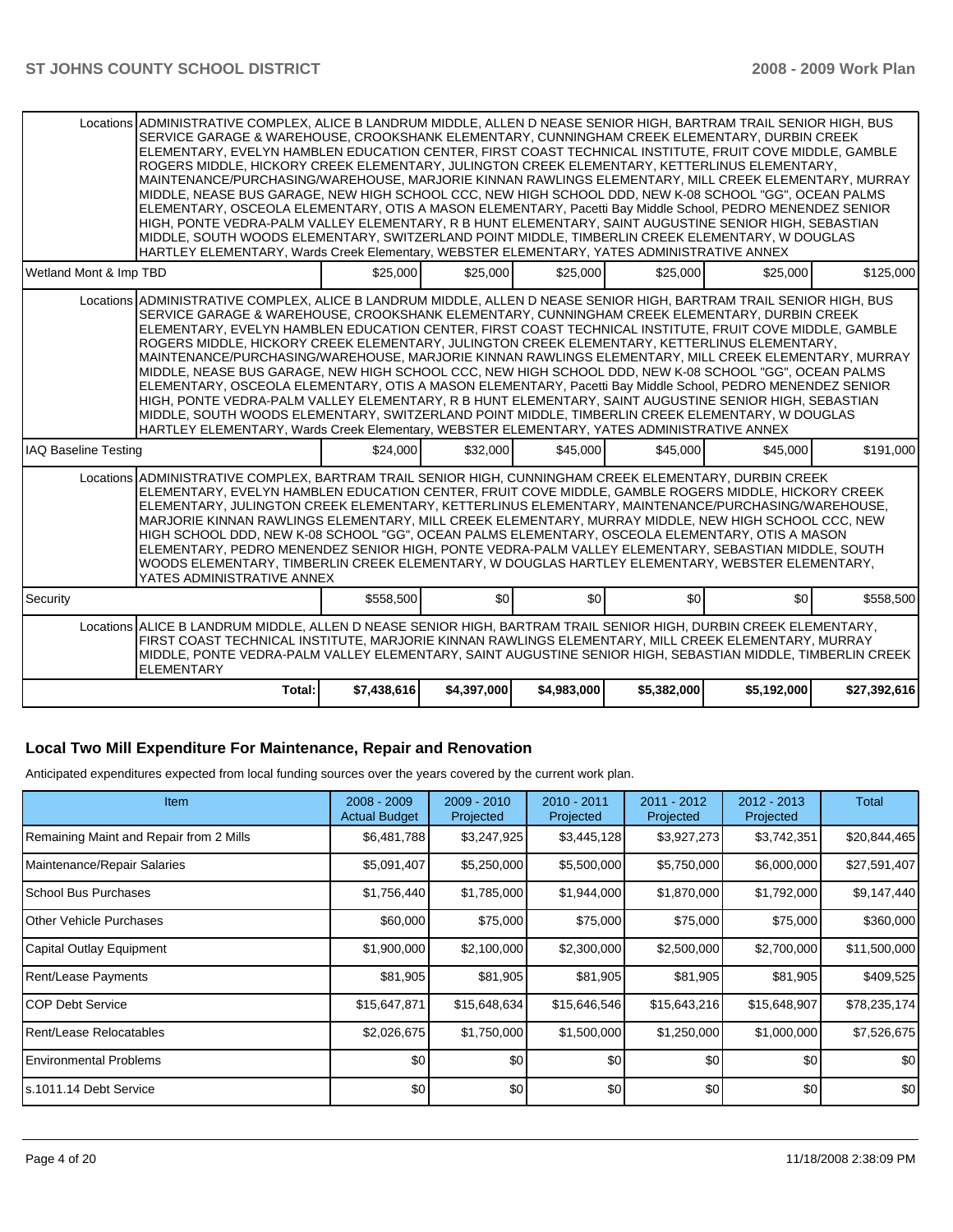| <b>Special Facilities Account</b> | \$0          | \$0          | \$0          | \$0          | \$0          | \$0           |
|-----------------------------------|--------------|--------------|--------------|--------------|--------------|---------------|
| <b>School Based Maintenance</b>   | \$765,000    | \$800,000    | \$850,000    | \$900,000    | \$950,000    | \$4,265,000   |
| Playground Equipment              | \$0          | \$150,000    | \$150,000    | \$150,000    | \$150,000    | \$600,000     |
| Program Management                | \$0          | \$250,000    | \$250,000    | \$250,000    | \$250,000    | \$1,000,000   |
| <b>Food Service Allocation</b>    | \$0          | \$125,000    | \$125,000    | \$125,000    | \$125,000    | \$500,000     |
| Technology Plan                   | \$1,737,160  | \$2,434,900  | \$2,922,650  | \$3,133,400  | \$3,500,000  | \$13,728,110  |
| <b>FCTC Allocation</b>            | \$600,000    | \$600,000    | \$600,000    | \$600,000    | \$600,000    | \$3,000,000   |
| Property Insurance                | \$1,379,255  | \$1,379,255  | \$1,379,255  | \$1,379,255  | \$1,379,255  | \$6,896,275   |
| Facilities/Maint of Plant         | \$3,573,011  | \$3,500,000  | \$3,500,000  | \$3,500,000  | \$3,500,000  | \$17,573,011  |
| <b>Local Expenditure Totals:</b>  | \$41,100,512 | \$39,177,619 | \$40,269,484 | \$41,135,049 | \$41,494,418 | \$203,177,082 |

## **Revenue**

#### **2 Mill Revenue Source**

Schedule of Estimated Capital Outlay Revenue from each currently approved source which is estimated to be available for expenditures on the projects included in the tentative district facilities work program. All amounts are NET after considering carryover balances, interest earned, new COP's, 1011.14 and 1011.15 loans, etc. Districts cannot use 2-Mill funds for salaries except for those explicitly associated with maintenance/repair projects. (1011.71 (5), F.S.)

| Item                                                                            | Fund | $2008 - 2009$<br><b>Actual Value</b> | $2009 - 2010$<br>Projected | $2010 - 2011$<br>Projected | $2011 - 2012$<br>Projected | $2012 - 2013$<br>Projected | Total             |
|---------------------------------------------------------------------------------|------|--------------------------------------|----------------------------|----------------------------|----------------------------|----------------------------|-------------------|
| (1) Non-exempt property<br>assessed valuation                                   |      | \$24,737,149,879                     | \$25,599,168,799           | \$26,948,445,228           | \$28,711,691,839           | \$30,802,719,985           | \$136,799,175,730 |
| (2) The Millege projected for<br>discretionary capital outlay per<br>ls.1011.71 |      | 1.75                                 | 1.75                       | 1.75                       | 1.75                       | 1.75                       |                   |
| (3) Full value of the 2-Mill<br>discretionary capital outlay per<br>s.1011.71   |      | \$41,125,512                         | \$42,558,618               | \$44,801,790               | \$47,733,188               | \$51,209,522               | \$227,428,630     |
| (4) Value of the portion of the 2-<br>Mills ACTUALLY levied                     | 370  | \$41,125,512                         | \$42,558,618               | \$44,801,790               | \$47,733,188               | \$51,209,522               | \$227,428,630     |
| $(5)$ Difference of lines $(3)$ and $(4)$                                       |      | \$0                                  | \$0                        | \$0                        | \$0                        | \$0                        | \$0               |

#### **PECO Revenue Source**

The figure in the row designated "PECO Maintenance" will be subtracted from funds available for new construction because PECO maintenance dollars cannot be used for new construction.

| Item                          | Fund         | $2008 - 2009$<br><b>Actual Budget</b> | $2009 - 2010$<br>Projected | $2010 - 2011$<br>Projected | $2011 - 2012$<br>Projected | $2012 - 2013$<br>Projected | Total        |
|-------------------------------|--------------|---------------------------------------|----------------------------|----------------------------|----------------------------|----------------------------|--------------|
| IPECO New Construction        | 340 <b>I</b> | \$7,872,453                           | \$0                        | \$1,773,921                | \$5,423,162                | \$2,167,843                | \$17,237,379 |
| PECO Maintenance Expenditures |              | \$956.828                             | \$1,149,075                | \$1,537,872                | \$1,454,727                | \$1,449,649                | \$6,548,151  |
|                               |              | \$8,829,281                           | \$1,149,075                | \$3,311,793                | \$6,877,889                | \$3,617,492                | \$23,785,530 |

#### **CO & DS Revenue Source**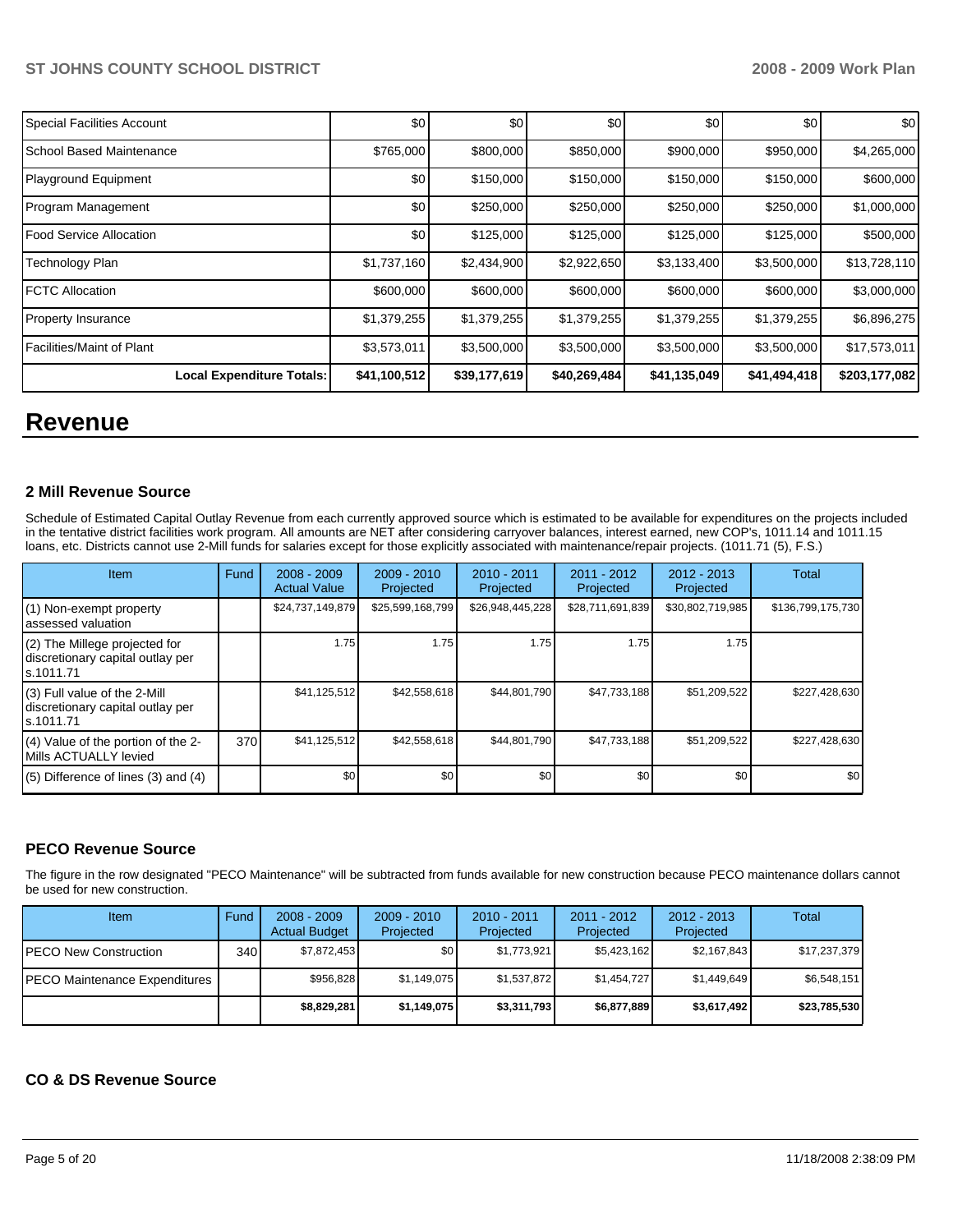Revenue from Capital Outlay and Debt Service funds.

| Item                                            | Fund | $2008 - 2009$<br><b>Actual Budget</b> | $2009 - 2010$<br>Projected | $2010 - 2011$<br>Projected | $2011 - 2012$<br>Projected | $2012 - 2013$<br>Projected | Total       |
|-------------------------------------------------|------|---------------------------------------|----------------------------|----------------------------|----------------------------|----------------------------|-------------|
| CO & DS Cash Flow-through<br><b>Distributed</b> | 360  | \$250.689                             | \$250,689                  | \$250.689                  | \$250.689                  | \$250.689                  | \$1,253,445 |
| CO & DS Interest on<br>Undistributed CO         | 360  | \$21,775                              | \$21,775                   | \$21,775                   | \$21,775                   | \$21,775                   | \$108,875   |
|                                                 |      | \$272,464                             | \$272,464                  | \$272.464                  | \$272,464                  | \$272,464                  | \$1,362,320 |

#### **Fair Share Revenue Source**

All legally binding commitments for proportionate fair-share mitigation for impacts on public school facilities must be included in the 5-year district work program. Nothing reported for this section.

#### **Sales Surtax Referendum**

Specific information about any referendum for a 1-cent or ½-cent surtax referendum during the previous year.

**Did the school district hold a surtax referendum during the past fiscal year 2007 - 2008?** No

### **Additional Revenue Source**

Any additional revenue sources

| Item                                                                                            | 2008 - 2009<br><b>Actual Value</b> | 2009 - 2010<br>Projected | $2010 - 2011$<br>Projected | $2011 - 2012$<br>Projected | $2012 - 2013$<br>Projected | <b>Total</b> |
|-------------------------------------------------------------------------------------------------|------------------------------------|--------------------------|----------------------------|----------------------------|----------------------------|--------------|
| Proceeds from a s.1011.14/15 F.S. Loans                                                         | \$0                                | \$0                      | \$0                        | \$0                        | \$0                        | \$0          |
| District Bonds - Voted local bond<br>referendum proceeds per s.9, Art VII<br>State Constitution | \$0                                | \$0                      | \$0                        | \$0                        | \$0                        | \$0          |
| Proceeds from Special Act Bonds                                                                 | \$0                                | \$0                      | \$0                        | \$0                        | \$0                        | \$0          |
| Estimated Revenue from CO & DS Bond<br>Sale                                                     | \$0                                | \$0                      | \$0                        | \$0                        | \$0                        | \$0          |
| Proceeds from Voted Capital<br>Improvements millage                                             | \$0                                | \$0                      | \$0                        | \$0                        | \$0                        | \$0          |
| Other Revenue for Other Capital Projects                                                        | \$0                                | \$0                      | \$0                        | \$0                        | \$0                        | \$0          |
| Proceeds from 1/2 cent sales surtax<br>authorized by school board                               | \$0                                | \$0                      | \$0                        | \$0                        | \$0                        | \$0          |
| Proceeds from local governmental<br>infrastructure sales surtax                                 | \$0                                | \$0                      | \$0                        | \$0                        | \$0                        | \$0          |
| Proceeds from Certificates of<br>Participation (COP's) Sale                                     | \$0                                | \$0                      | \$0                        | \$0                        | \$0                        | \$0          |
| Classrooms First Bond proceeds amount<br>authorized in FY 1997-98                               | \$0                                | \$0                      | \$0                        | \$0                        | \$0                        | \$0          |
| <b>Classrooms for Kids</b>                                                                      | \$0                                | \$0                      | \$0                        | \$0                        | \$0                        | \$0          |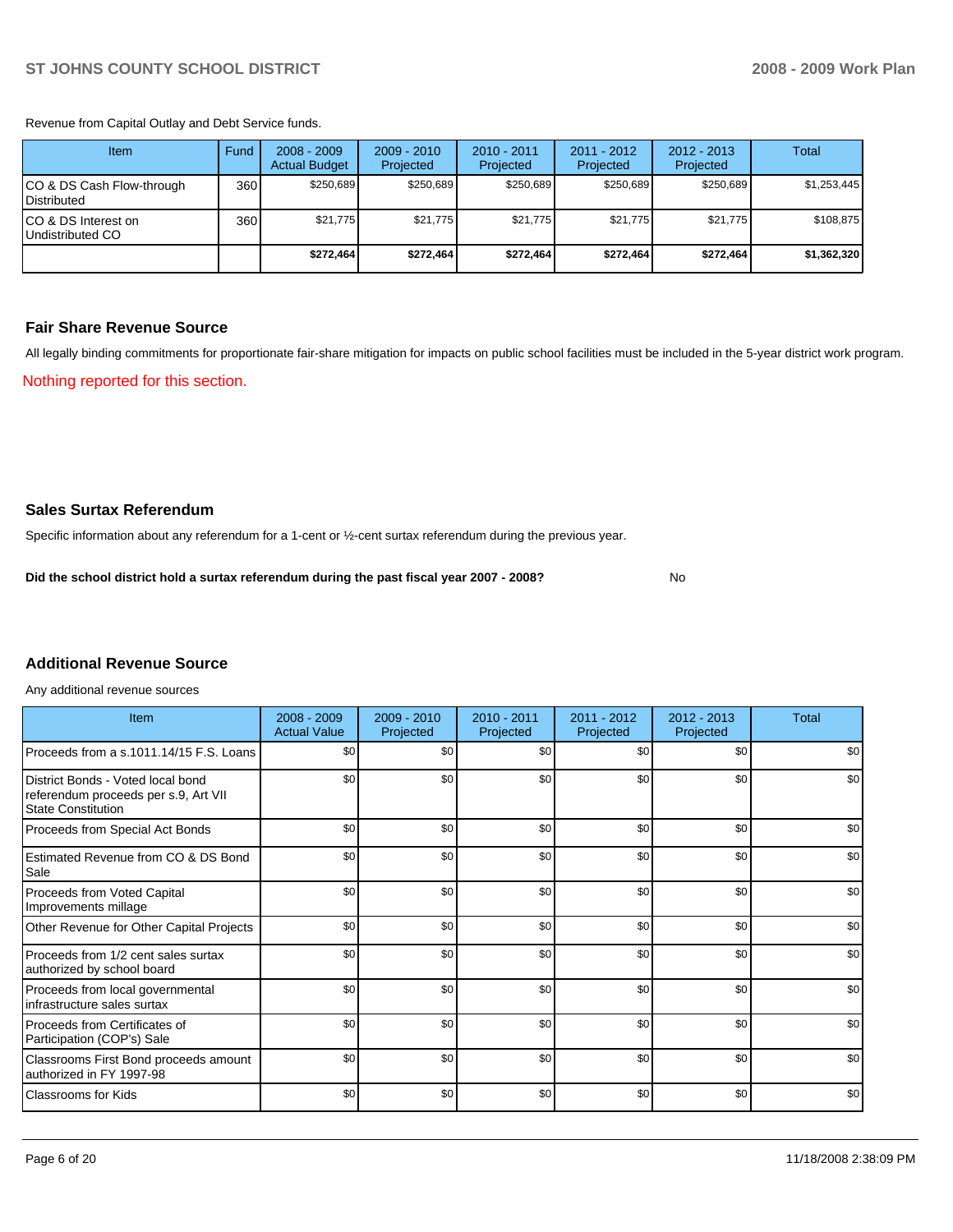| District Equity Recognition                                                         | \$0            | \$0         | \$0         | \$0         | \$0         | \$0            |
|-------------------------------------------------------------------------------------|----------------|-------------|-------------|-------------|-------------|----------------|
| <b>Federal Grants</b>                                                               | \$0            | \$0         | \$0         | \$0         | \$0         | \$0            |
| Proportionate share mitigation (actual<br>cash revenue only, not in kind donations) | \$0            | \$0         | \$0         | \$0         | \$0         | \$0            |
| Impact fees received                                                                | \$4,000,000    | \$4,000,000 | \$4,500,000 | \$4,750,000 | \$5,000,000 | \$22,250,000   |
| <b>Private donations</b>                                                            | \$0            | \$0         | \$0         | \$0         | \$0         | \$0            |
| Grants from local governments or not-for-<br>profit organizations                   | \$0            | \$0         | \$0         | \$0         | \$0         | \$0            |
| Interest, Including Profit On Investment                                            | \$0            | \$0         | \$0         | \$0         | \$0         | \$0            |
| Revenue from Bonds pledging proceeds<br>from 1 cent or 1/2 cent Sales Surtax        | \$0            | \$0         | \$0         | \$0         | \$0         | \$0            |
| <b>Fund Balance Carried Forward</b>                                                 | \$97,294,504   | \$0         | \$0         | \$0         | \$0         | \$97,294,504   |
| <b>Obligated Fund Balance Carried Forward</b>                                       | (\$94,324,633) | \$0         | \$0         | \$0         | \$0         | (\$94,324,633) |
| <b>Special Facilities Account</b>                                                   | \$0            | \$0         | \$0         | \$0         | \$0         | \$0            |
| One Cent - 1/2 Cent Sales Surtax Debt<br>Service                                    | \$0            | \$0         | \$0         | \$0         | \$0         | \$0            |
| Misc./Local                                                                         | \$1,000,000    | \$0         | \$0         | \$0         | \$0         | \$1,000,000    |
| <b>Subtotal</b>                                                                     | \$7,969,871    | \$4,000,000 | \$4,500,000 | \$4,750,000 | \$5,000,000 | \$26,219,871   |

## **Total Revenue Summary**

| Item Name                                                     | $2008 - 2009$<br><b>Budget</b> | $2009 - 2010$<br>Projected | $2010 - 2011$<br>Projected | $2011 - 2012$<br>Projected | $2012 - 2013$<br>Projected | <b>Five Year Total</b> |
|---------------------------------------------------------------|--------------------------------|----------------------------|----------------------------|----------------------------|----------------------------|------------------------|
| Local Two Mill Discretionary Capital<br><b>Outlay Revenue</b> | \$41,125,512                   | \$42,558,618               | \$44,801,790               | \$47,733,188               | \$51,209,522               | \$227,428,630          |
| PECO and 2 Mill Maint and Other 2 Mill<br><b>Expenditures</b> | (S41, 100, 512)                | (S39.177.619)              | (\$40,269,484)             | (\$41,135,049)             | (S41, 494, 418)            | $(\$203, 177, 082)$    |
| IPECO Maintenance Revenue                                     | \$956,828                      | \$1,149,075                | \$1,537,872                | \$1,454,727                | \$1,449,649                | \$6,548,151            |
| <b>Available 2 Mill for New Construction</b>                  | \$25,000                       | \$3,380,999                | \$4,532,306                | \$6,598,139                | \$9,715,104                | \$24,251,548           |

| <b>Item Name</b>                      | $2008 - 2009$<br>Budget | $2009 - 2010$<br>Projected | 2010 - 2011<br>Projected | 2011 - 2012<br>Projected | $2012 - 2013$<br>Projected | <b>Five Year Total</b> |
|---------------------------------------|-------------------------|----------------------------|--------------------------|--------------------------|----------------------------|------------------------|
| ICO & DS Revenue                      | \$272,464               | \$272,464                  | \$272,464                | \$272,464                | \$272,464                  | \$1,362,320            |
| <b>IPECO New Construction Revenue</b> | \$7,872,453             | \$0                        | \$1,773,921              | \$5,423,162              | \$2,167,843                | \$17,237,379           |
| Other/Additional Revenue              | \$7,969,871             | \$4,000,000                | \$4,500,000              | \$4,750,000              | \$5,000,000                | \$26,219,871           |
| <b>Total Additional Revenue</b>       | \$16,114,788            | \$4,272,464                | \$6,546,385              | \$10,445,626             | \$7,440,307                | \$44,819,570           |
| <b>Total Available Revenue</b>        | \$16,139,788            | \$7,653,463                | \$11,078,691             | \$17,043,765             | \$17,155,411               | \$69,071,118           |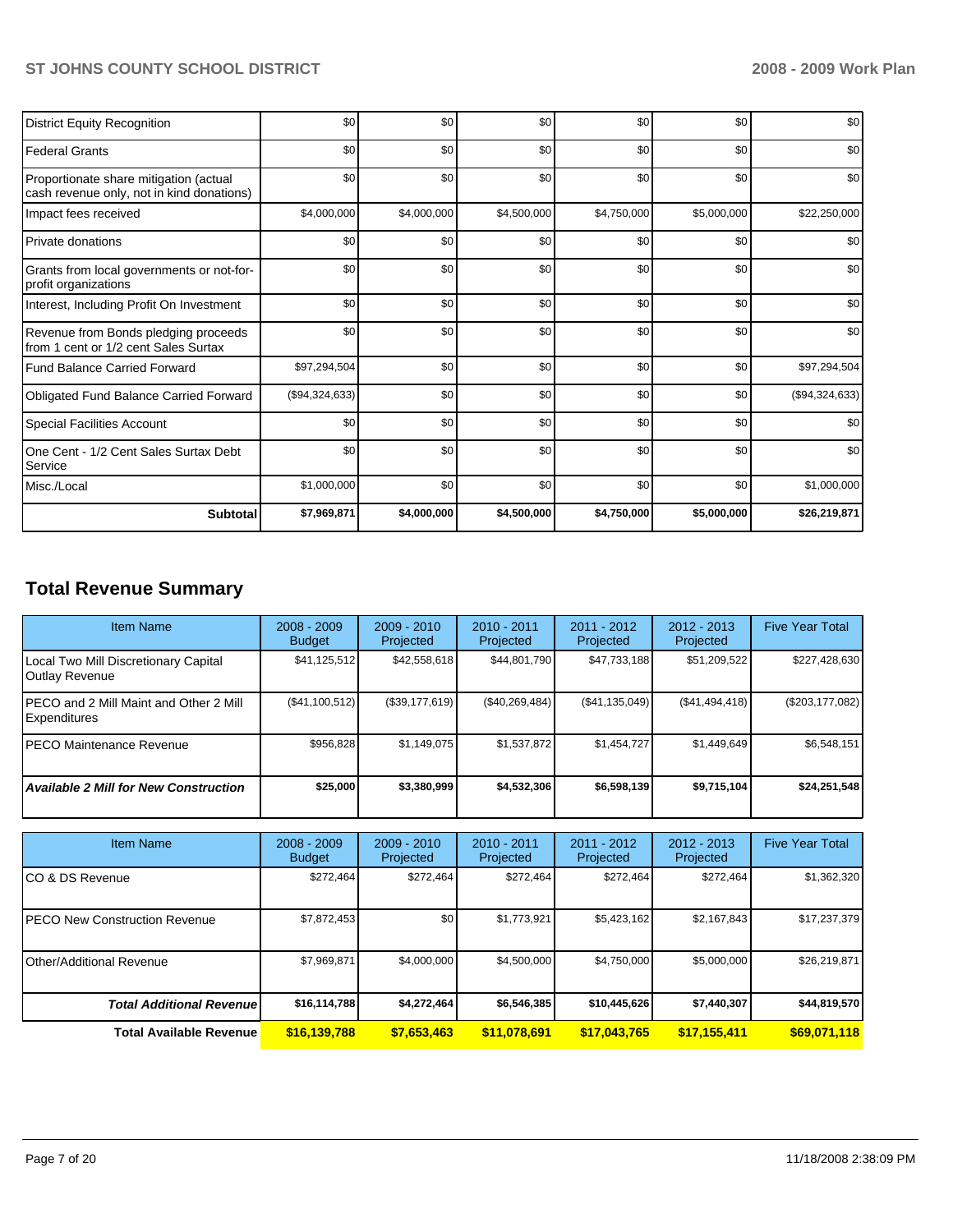# **Project Schedules**

## **Capacity Project Schedules**

A schedule of capital outlay projects necessary to ensure the availability of satisfactory classrooms for the projected student enrollment in K-12 programs.

| <b>Project Description</b> | Location                  |                          | $2008 - 2009$ | 2009 - 2010 | 2010 - 2011  | 2011 - 2012  | 2012 - 2013  | <b>Total</b>     | Funded |
|----------------------------|---------------------------|--------------------------|---------------|-------------|--------------|--------------|--------------|------------------|--------|
| New K-8 HH                 | Location not<br>specified | Planned<br>Cost:         | \$1,687,453   | \$3,202,833 | \$6,628,061  | \$8,065,260  | \$5,845,668  | \$25,429,275 Yes |        |
|                            |                           | <b>Student Stations:</b> | 0             | $\Omega$    | 0            | $\Omega$     | 1,183        | 1,183            |        |
|                            |                           | <b>Total Classrooms:</b> | 0             | 0           | 0            | 0            | 56           | 56               |        |
|                            |                           | Gross Sq Ft:             | $\Omega$      | 0           | 0            | 0            | 187,479      | 187,479          |        |
| New Elementary L           | Location not<br>specified | Planned<br>Cost:         | \$2,314,096   | \$4,450,630 | \$4,450,630  | \$3,687,766  | \$0          | \$14,903,122 Yes |        |
|                            |                           | <b>Student Stations:</b> | 0             | $\Omega$    | 0            | 713          | $\mathbf 0$  | 713              |        |
|                            |                           | <b>Total Classrooms:</b> | $\Omega$      | 0           | 0            | 38           | 0            | 38               |        |
|                            |                           | Gross Sq Ft:             | 0             | 0           | 0            | 104,290      | $\mathbf 0$  | 104,290          |        |
| New Elementary M           | Location not<br>specified | Planned<br>Cost:         | \$2,314,096   | \$0         | \$0          | \$4,527,875  | \$8,292,880  | \$15,134,851 Yes |        |
|                            |                           | <b>Student Stations:</b> | 0             | $\Omega$    | 0            | 0            | 713          | 713              |        |
|                            |                           | <b>Total Classrooms:</b> | 0             | 0           | $\mathbf 0$  | 0            | 38           | 38               |        |
|                            |                           | Gross Sq Ft:             | 0             | 0           | 0            | 0            | 104,290      | 104,290          |        |
|                            |                           | <b>Planned Cost:</b>     | \$6,315,645   | \$7,653,463 | \$11,078,691 | \$16,280,901 | \$14,138,548 | \$55,467,248     |        |

| <b>Planned Cost:</b>       | \$6.315.645 |  | $$7,653,463$ $$11,078,691$ $$16,280,901$ $$14,138,548$ |         | \$55,467,248 |
|----------------------------|-------------|--|--------------------------------------------------------|---------|--------------|
| <b>Student Stations:</b>   |             |  | <b>7131</b>                                            | 1.896   | 2,609        |
| <b>Total Classrooms: I</b> |             |  | 38                                                     | 94.     | 132          |
| Gross Sq Ft:               |             |  | 104.290                                                | 291.769 | 396,059      |

#### **Other Project Schedules**

Major renovations, remodeling, and additions of capital outlay projects that do not add capacity to schools.

| <b>Project Description</b> | Location                                        | $2008 - 2009$<br><b>Actual Budget</b> | $2009 - 2010$<br>Projected | 2010 - 2011<br>Projected | $2011 - 2012$<br>Projected | $2012 - 2013$<br>Projected | <b>Total</b> | Funded |
|----------------------------|-------------------------------------------------|---------------------------------------|----------------------------|--------------------------|----------------------------|----------------------------|--------------|--------|
| Playground Equipment       | <b>IW DOUGLAS HARTLEY</b><br><b>IELEMENTARY</b> | \$50,000                              | \$0                        | \$0                      | \$0 <sub>1</sub>           | \$0 <sub>1</sub>           | \$50,000 Yes |        |
| Playground Equipment       | <b>WEBSTER</b><br><b>IELEMENTARY</b>            | \$50,000                              | \$0                        | \$0                      | \$0                        | \$0                        | \$50,000 Yes |        |
| Playground Equipment       | <b>OCEAN PALMS</b><br><b>ELEMENTARY</b>         | \$50,000                              | \$0                        | \$0                      | \$0                        | \$0                        | \$50,000 Yes |        |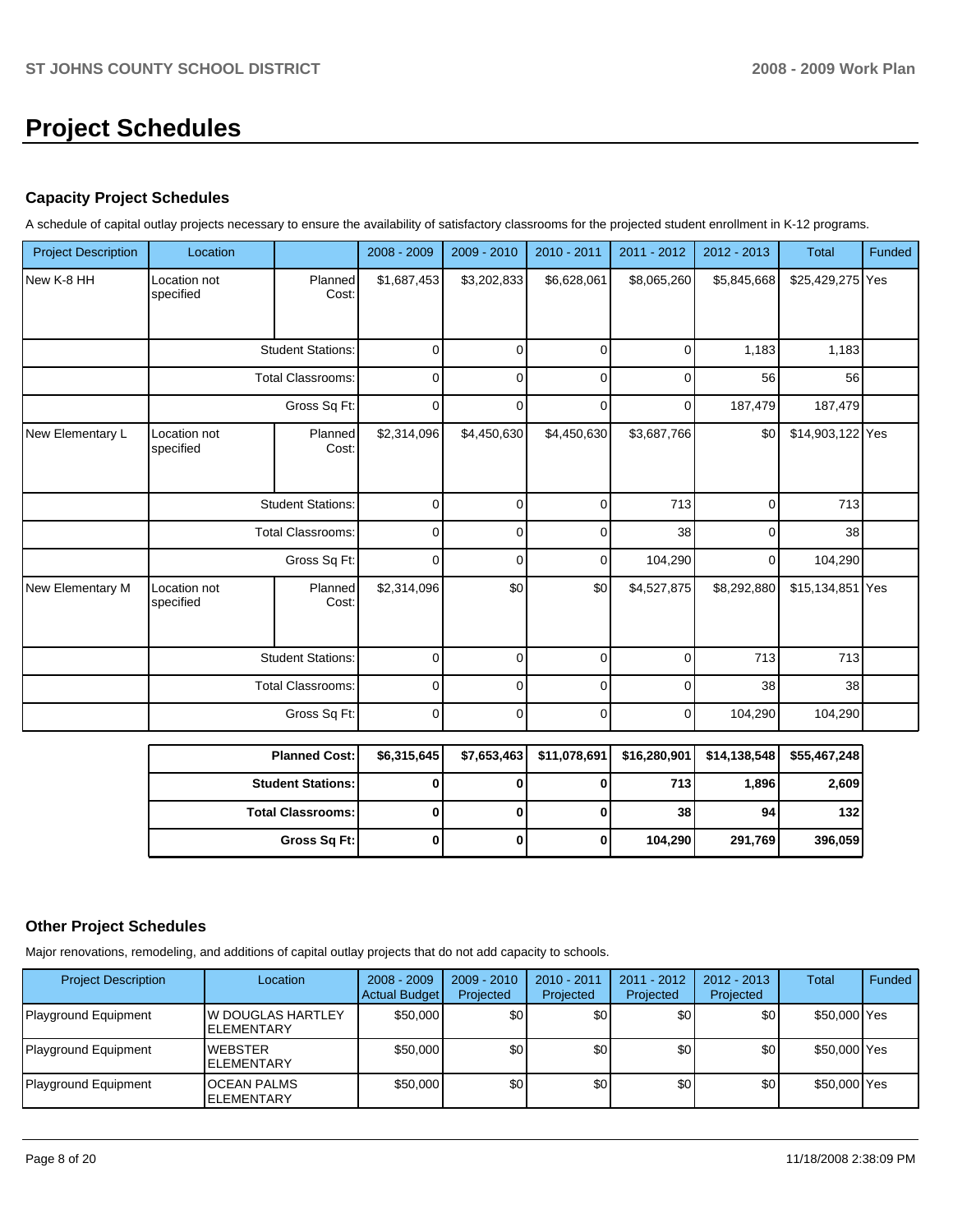| Exercise Trail                                                 | <b>FRUIT COVE MIDDLE</b>                     | \$80,000    | \$0 | \$0 | \$0 | \$0 | \$80,000 Yes  |  |
|----------------------------------------------------------------|----------------------------------------------|-------------|-----|-----|-----|-----|---------------|--|
| Exercise Trail                                                 | Pacetti Bay Middle School                    | \$80,000    | \$0 | \$0 | \$0 | \$0 | \$80,000 Yes  |  |
| Intercom Upgrades                                              | <b>MURRAY MIDDLE</b>                         | \$20,000    | \$0 | \$0 | \$0 | \$0 | \$20,000 Yes  |  |
| Intercom Upgrades                                              | PONTE VEDRA-PALM<br><b>VALLEY ELEMENTARY</b> | \$25,000    | \$0 | \$0 | \$0 | \$0 | \$25,000 Yes  |  |
| <b>Upgrade Water Lines</b>                                     | <b>SAINT AUGUSTINE</b><br><b>SENIOR HIGH</b> | \$500,000   | \$0 | \$0 | \$0 | \$0 | \$500,000 Yes |  |
| <b>I</b> Remove Fuel Tank                                      | W DOUGLAS HARTLEY<br><b>ELEMENTARY</b>       | \$100,000   | \$0 | \$0 | \$0 | \$0 | \$100,000 Yes |  |
| Middle School Updgrade<br>Gymnasium Bleachers                  | Location not specified                       | \$45,000    | \$0 | \$0 | \$0 | \$0 | \$45,000 Yes  |  |
| Reserves - Possible<br>Relocatable<br>Replacement/Installation | Location not specified                       | \$500,000   | \$0 | \$0 | \$0 | \$0 | \$500,000 Yes |  |
| Architectural Planning                                         | Location not specified                       | \$200,000   | \$0 | \$0 | \$0 | \$0 | \$200,000 Yes |  |
| Sound Treatment                                                | Location not specified                       | \$170,258   | \$0 | \$0 | \$0 | \$0 | \$170,258 Yes |  |
| Add'l HVAC Program                                             | Location not specified                       | \$471,943   | \$0 | \$0 | \$0 | \$0 | \$471,943 Yes |  |
| Ceiling & Light Program                                        | Location not specified                       | \$471,942   | \$0 | \$0 | \$0 | \$0 | \$471,942 Yes |  |
|                                                                |                                              | \$2,814,143 | \$0 | \$0 | \$0 | \$0 | \$2,814,143   |  |

## **Additional Project Schedules**

Any projects that are not identified in the last approved educational plant survey.

| <b>Project Description</b> | Location                                     | <b>Num</b><br><b>Classroom</b><br>×. | $2008 - 2009$<br>Actual Budget | $2009 - 2010$<br>Projected | 2010 - 2011<br>Projected | 2011 - 2012<br>Projected | $2012 - 2013$<br>Projected | Total           | Funded |
|----------------------------|----------------------------------------------|--------------------------------------|--------------------------------|----------------------------|--------------------------|--------------------------|----------------------------|-----------------|--------|
| Expansion                  | <b>TIMBERLIN CREEK</b><br><b>IELEMENTARY</b> | 8                                    | \$3,505,000                    | \$0                        | \$0 <sub>1</sub>         | \$0                      | \$0                        | \$3,505,000 Yes |        |
| Expansion                  | <b>Wards Creek</b><br>Elementary             |                                      | \$3,505,000                    | \$0                        | \$0 <sub>1</sub>         | \$0                      | \$0                        | \$3,505,000 Yes |        |
| Expansion                  | <b>SOUTH WOODS</b><br><b>ELEMENTARY</b>      |                                      | \$0 <sub>1</sub>               | \$0                        | \$0                      | \$762.864                | \$3,016,863                | \$3,779,727 Yes |        |
|                            |                                              | 24                                   | \$7,010,000                    | \$0                        | \$0                      | \$762,864                | \$3,016,863                | \$10,789,727    |        |

### **Non Funded Growth Management Project Schedules**

Schedule indicating which projects, due to planned development, that CANNOT be funded from current revenues projected over the next five years.

Nothing reported for this section.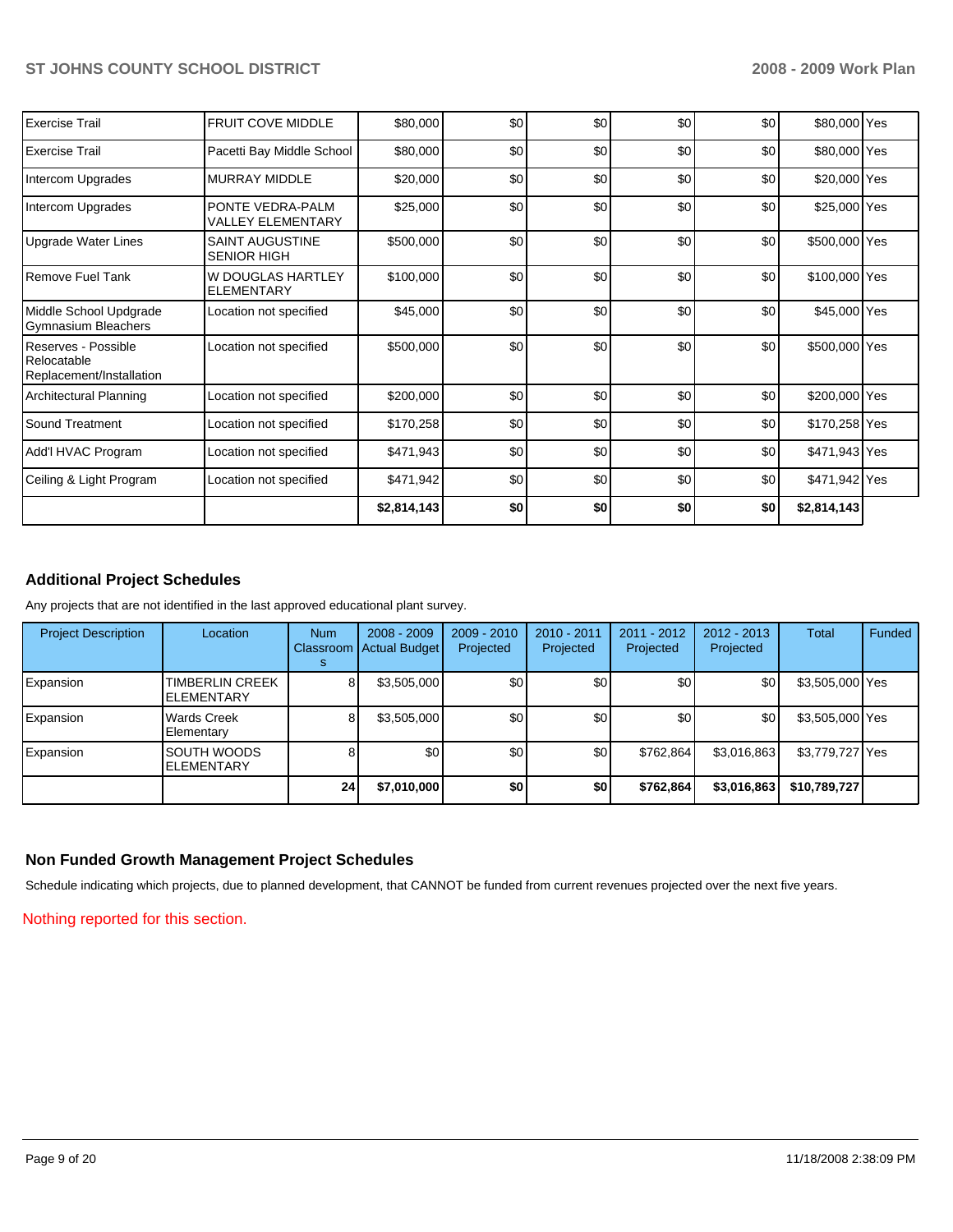# **Tracking**

## **Capacity Tracking**

| Location                                                       | $2008 -$<br>2009 Satis.<br>Stu. Sta. | Actual<br>$2008 -$<br><b>2009 FISH</b><br>Capacity | Actual<br>$2007 -$<br>2008<br><b>COFTE</b> | # Class<br><b>Rooms</b> | Actual<br>Average<br>$2008 -$<br>2009 Class<br><b>Size</b> | Actual<br>$2008 -$<br>2009<br><b>Utilization</b> | <b>New</b><br>Stu.<br>Capacity | <b>New</b><br>Rooms to<br>be<br>Added/Re<br>moved | Projected<br>$2012 -$<br>2013<br><b>COFTE</b> | Projected<br>$2012 -$<br>2013<br><b>Utilization</b> | Projected<br>$2012 -$<br>2013 Class<br><b>Size</b> |
|----------------------------------------------------------------|--------------------------------------|----------------------------------------------------|--------------------------------------------|-------------------------|------------------------------------------------------------|--------------------------------------------------|--------------------------------|---------------------------------------------------|-----------------------------------------------|-----------------------------------------------------|----------------------------------------------------|
| <b>CROOKSHANK</b><br><b>ELEMENTARY</b>                         | 666                                  | 666                                                | 504                                        | 37                      | 14                                                         | 76.00 %                                          | $-120$                         | -8                                                | 535                                           | 98.00 %                                             | 18                                                 |
| <b>EVELYN HAMBLEN</b><br><b>EDUCATION CENTER</b>               | 293                                  | 293                                                | 91                                         | 18                      | 5                                                          | 31.00 %                                          | $-30$                          | -4                                                | 50                                            | 19.00 %                                             | 4                                                  |
| <b>KETTERLINUS</b><br><b>ELEMENTARY</b>                        | 485                                  | 485                                                | 465                                        | 26                      | 18                                                         | 96.00 %                                          | $\Omega$                       | $\Omega$                                          | 485                                           | 100.00 %                                            | 19                                                 |
| YATES<br><b>ADMINISTRATIVE</b><br>ANNEX                        | $\Omega$                             | $\Omega$                                           | $\Omega$                                   | $\Omega$                | $\Omega$                                                   | 0.00%                                            | $\Omega$                       | $\Omega$                                          | $\mathbf 0$                                   | 0.00%                                               | $\mathbf 0$                                        |
| PONTE VEDRA-PALM<br>VALLEY ELEMENTARY                          | 594                                  | 594                                                | 479                                        | 33                      | 15                                                         | 81.00 %                                          | $\Omega$                       | $\Omega$                                          | 594                                           | 100.00 %                                            | 18                                                 |
| <b>R B HUNT ELEMENTARY</b>                                     | 671                                  | 671                                                | 602                                        | 35                      | 17                                                         | 90.00 %                                          | $\Omega$                       | 0                                                 | 660                                           | 98.00 %                                             | 19                                                 |
| <b>MURRAY MIDDLE</b>                                           | 1,116                                | 1,004                                              | 807                                        | 49                      | 16                                                         | 80.00 %                                          | $\Omega$                       | $\Omega$                                          | 950                                           | 95.00 %                                             | 19                                                 |
| SAINT AUGUSTINE<br><b>SENIOR HIGH</b>                          | 1,871                                | 1,777                                              | 1,575                                      | 78                      | 20                                                         | 89.00 %                                          | $\Omega$                       | $\Omega$                                          | 1,500                                         | 84.00 %                                             | 19                                                 |
| WEBSTER<br>ELEMENTARY                                          | 995                                  | 1,041                                              | 560                                        | 58                      | 10                                                         | 54.00 %                                          | -36                            | $-2$                                              | 900                                           | 90.00 %                                             | 16                                                 |
| <b>FIRST COAST</b><br>TECHNICAL INSTITUTE                      | 1,259                                | 1,511                                              | 340                                        | 78                      | 4                                                          | 23.00 %                                          | $\Omega$                       | $\Omega$                                          | 322                                           | 21.00 %                                             | 4                                                  |
| <b>JULINGTON CREEK</b><br>ELEMENTARY                           | 1,480                                | 1,480                                              | 1,030                                      | 79                      | 13                                                         | 70.00 %                                          | $-304$                         | $-27$                                             | 1,176                                         | 100.00 %                                            | 23                                                 |
| ALLEN D NEASE<br><b>SENIOR HIGH</b>                            | 2,275                                | 2,161                                              | 2,266                                      | 91                      | 25                                                         | 105.00 %                                         | $-760$                         | $-32$                                             | 1,350                                         | 96.00 %                                             | 23                                                 |
| W DOUGLAS HARTLEY<br><b>ELEMENTARY</b>                         | 611                                  | 611                                                | 627                                        | 33                      | 19                                                         | 103.00 %                                         | $\Omega$                       | 0                                                 | 600                                           | 98.00 %                                             | 18                                                 |
| <b>SEBASTIAN MIDDLE</b>                                        | 894                                  | 805                                                | 584                                        | 44                      | 13                                                         | 73.00 %                                          | 0                              | $\mathbf 0$                                       | 750                                           | 93.00 %                                             | 17                                                 |
| ALICE B LANDRUM<br><b>MIDDLE</b>                               | 1,171                                | 1,054                                              | 1,124                                      | 56                      | 20                                                         | 107.00 %                                         | $-158$                         | -8                                                | 895                                           | 100.00%                                             | 19                                                 |
| SWITZERLAND POINT<br>MIDDLE                                    | 1,284                                | 1,156                                              | 1,196                                      | 58                      | 21                                                         | 103.00 %                                         | $-119$                         | -6                                                | 1,035                                         | 100.00%                                             | 20                                                 |
| <b>OSCEOLA</b><br><b>ELEMENTARY</b>                            | 686                                  | 686                                                | 608                                        | 37                      | 16                                                         | 89.00 %                                          | $\Omega$                       | $\Omega$                                          | 686                                           | 100.00 %                                            | 19                                                 |
| <b>MILL CREEK</b><br><b>ELEMENTARY</b>                         | 1,033                                | 1,033                                              | 799                                        | 56                      | 14                                                         | 77.00 %                                          | $-336$                         | $-20$                                             | 695                                           | 100.00%                                             | 19                                                 |
| <b>MARJORIE KINNAN</b><br><b>RAWLINGS</b><br><b>ELEMENTARY</b> | 739                                  | 739                                                | 610                                        | 37                      | 16                                                         | 82.00 %                                          | $\mathbf 0$                    | $\Omega$                                          | 739                                           | 100.00 %                                            | 20                                                 |
| <b>OTIS A MASON</b><br>ELEMENTARY                              | 669                                  | 669                                                | 555                                        | 36                      | 15                                                         | 83.00 %                                          | $\Omega$                       | $\mathbf 0$                                       | 643                                           | 96.00 %                                             | 18                                                 |
| <b>OPERATIONS ANNEX</b>                                        | 0                                    | 0                                                  | $\Omega$                                   | 0                       | $\overline{0}$                                             | 0.00%                                            | $\Omega$                       | $\Omega$                                          | 0                                             | 0.00%                                               | $\mathbf 0$                                        |
| <b>CUNNINGHAM CREEK</b><br>ELEMENTARY                          | 958                                  | 958                                                | 804                                        | 49                      | 16                                                         | 84.00 %                                          | $-312$                         | $-16$                                             | 646                                           | 100.00 %                                            | 20                                                 |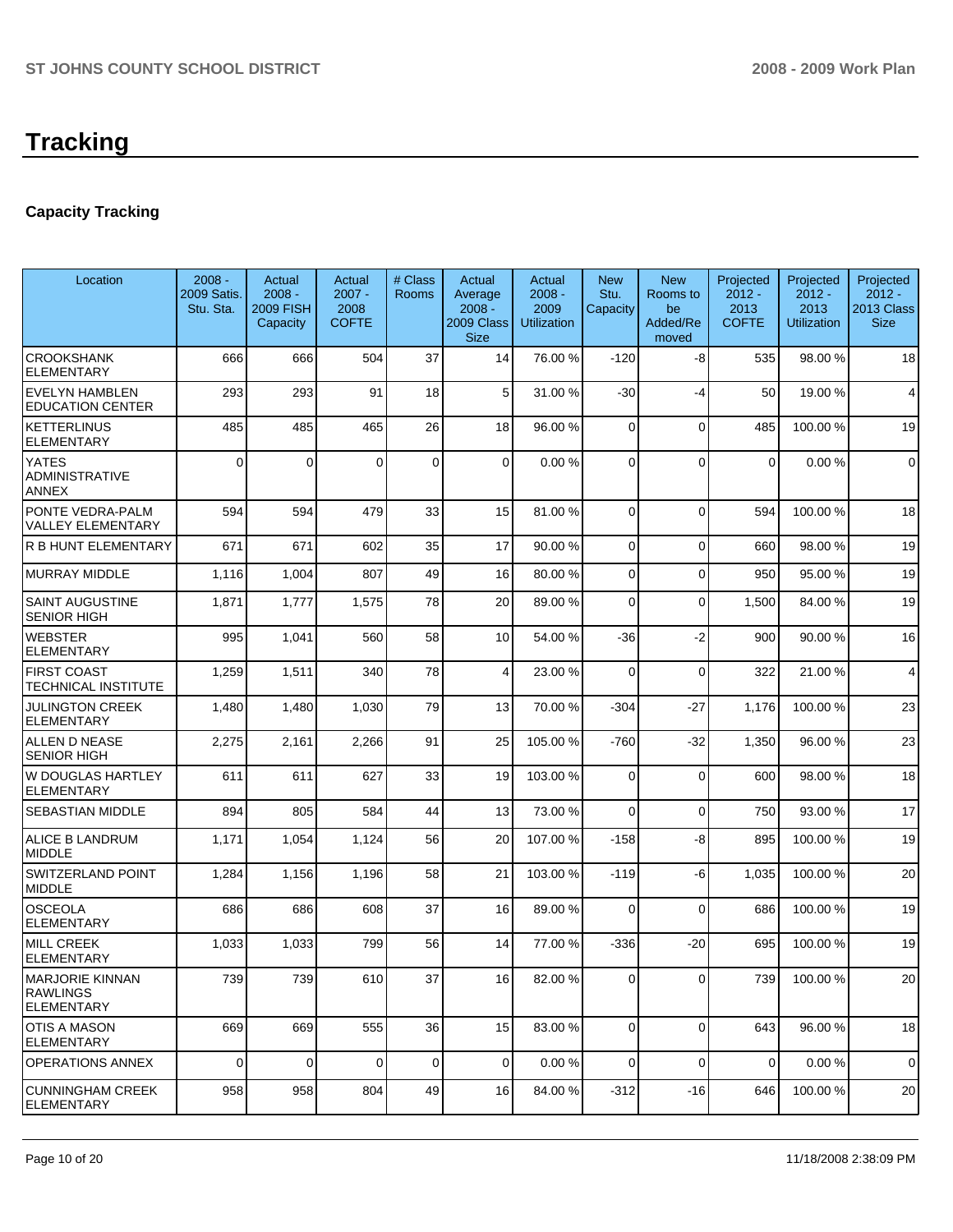| <b>GAMBLE ROGERS</b><br><b>IMIDDLE</b>       | 995    | 896            | 897      | 47    | 19          | 100.00 % | 0        | $\Omega$       | 890    | 99.00 %  | 19 |
|----------------------------------------------|--------|----------------|----------|-------|-------------|----------|----------|----------------|--------|----------|----|
| IOCEAN PALMS<br><b>IELEMENTARY</b>           | 901    | 901            | 814      | 48    | 17          | 90.00 %  | $-234$   | $-13$          | 667    | 100.00 % | 19 |
| <b>IPEDRO MENENDEZ</b><br><b>SENIOR HIGH</b> | 1,417  | 1,275          | 1,437    | 57    | 25          | 113.00 % | 48       | $\overline{2}$ | 1,325  | 100.00 % | 22 |
| <b>BARTRAM TRAIL</b><br>ISENIOR HIGH         | 2,873  | 2,729          | 2,587    | 116   | 22          | 95.00 %  | $-784$   | $-33$          | 1,700  | 87.00 %  | 20 |
| <b>FRUIT COVE MIDDLE</b>                     | 1,246  | 1,121          | 1,193    | 54    | 22          | 106.00 % | $-32$    | $-2$           | 1,085  | 100.00 % | 21 |
| <b>IDURBIN CREEK</b><br>IELEMENTARY          | 858    | 858            | 797      | 43    | 19          | 93.00 %  | $\Omega$ | $\Omega$       | 858    | 100.00 % | 20 |
| <b>ITIMBERLIN CREEK</b><br><b>ELEMENTARY</b> | 1,282  | 1,282          | 1,349    | 69    | 20          | 105.00 % | $-666$   | $-37$          | 616    | 100.00 % | 19 |
| ISOUTH WOODS<br>ELEMENTARY                   | 724    | 724            | 588      | 38    | 15          | 81.00 %  | $\Omega$ | $\Omega$       | 724    | 100.00 % | 19 |
| <b>HICKORY CREEK</b><br>IELEMENTARY          | 688    | 688            | 637      | 36    | 18          | 93.00 %  | $\Omega$ | $\Omega$       | 688    | 100.00%  | 19 |
| Wards Creek Elementary                       | 688    | $\overline{0}$ | 663      | 36    | 18          | 0.00%    | 616      | $-4$           | 616    | 100.00 % | 19 |
| Pacetti Bay Middle School                    | 1,184  | 0              | 613      | 56    | 11          | 0.00%    | 1,065    | $\Omega$       | 1.060  | 100.00%  | 19 |
| <b>NEW HIGH SCHOOL</b><br>IDDD               | 1,592  | 0              | 0        | 72    | $\mathbf 0$ | 0.00%    | 1,512    | 0              | 1,450  | 96.00 %  | 20 |
| INEW HIGH SCHOOL<br>lccc                     | 1,511  | 0              | $\Omega$ | 64    | $\Omega$    | 0.00%    | 1.435    | $\Omega$       | 1,435  | 100.00 % | 22 |
| NEW K-08 SCHOOL "GG"                         | 1,198  | $\Omega$       | $\Omega$ | 60    | $\Omega$    | 0.00%    | 1,078    | $\Omega$       | 1,050  | 97.00 %  | 18 |
|                                              | 36,907 | 29,868         | 27,202   | 1,784 | 15          | 91.07%   | 1,863    | $-210$         | 29,375 | 92.58 %  | 19 |

The COFTE Projected Total (29,375) for 2012 - 2013 must match the Official Forecasted COFTE Total (32,297 ) for 2012 - 2013 before this section can be completed. In the event that the COFTE Projected Total does not match the Official forecasted COFTE, then the Balanced Projected COFTE Table should be used to balance COFTE.

| Projected COFTE for 2012 - 2013 |        |
|---------------------------------|--------|
| Elementary (PK-3)               | 10,843 |
| Middle (4-8)                    | 12,322 |
| High (9-12)                     | 9,132  |
|                                 | 32,297 |

| <b>Grade Level Type</b> | <b>Balanced Projected</b><br>COFTE for 2012 - 2013 |
|-------------------------|----------------------------------------------------|
| Elementary (PK-3)       | 1,713                                              |
| Middle (4-8)            | 1,209                                              |
| High (9-12)             |                                                    |
|                         | 32,29                                              |

## **Relocatable Replacement**

Number of relocatable classrooms clearly identified and scheduled for replacement in the school board adopted financially feasible 5-year district work program.

| Location                        | $2008 - 2009$ |  | 2009 - 2010   2010 - 2011   2011 - 2012   2012 - 2013   Year 5 Total |  |
|---------------------------------|---------------|--|----------------------------------------------------------------------|--|
| <b>CROOKSHANK ELEMENTARY</b>    |               |  |                                                                      |  |
| EVELYN HAMBLEN EDUCATION CENTER |               |  |                                                                      |  |
| <b>WEBSTER ELEMENTARY</b>       |               |  |                                                                      |  |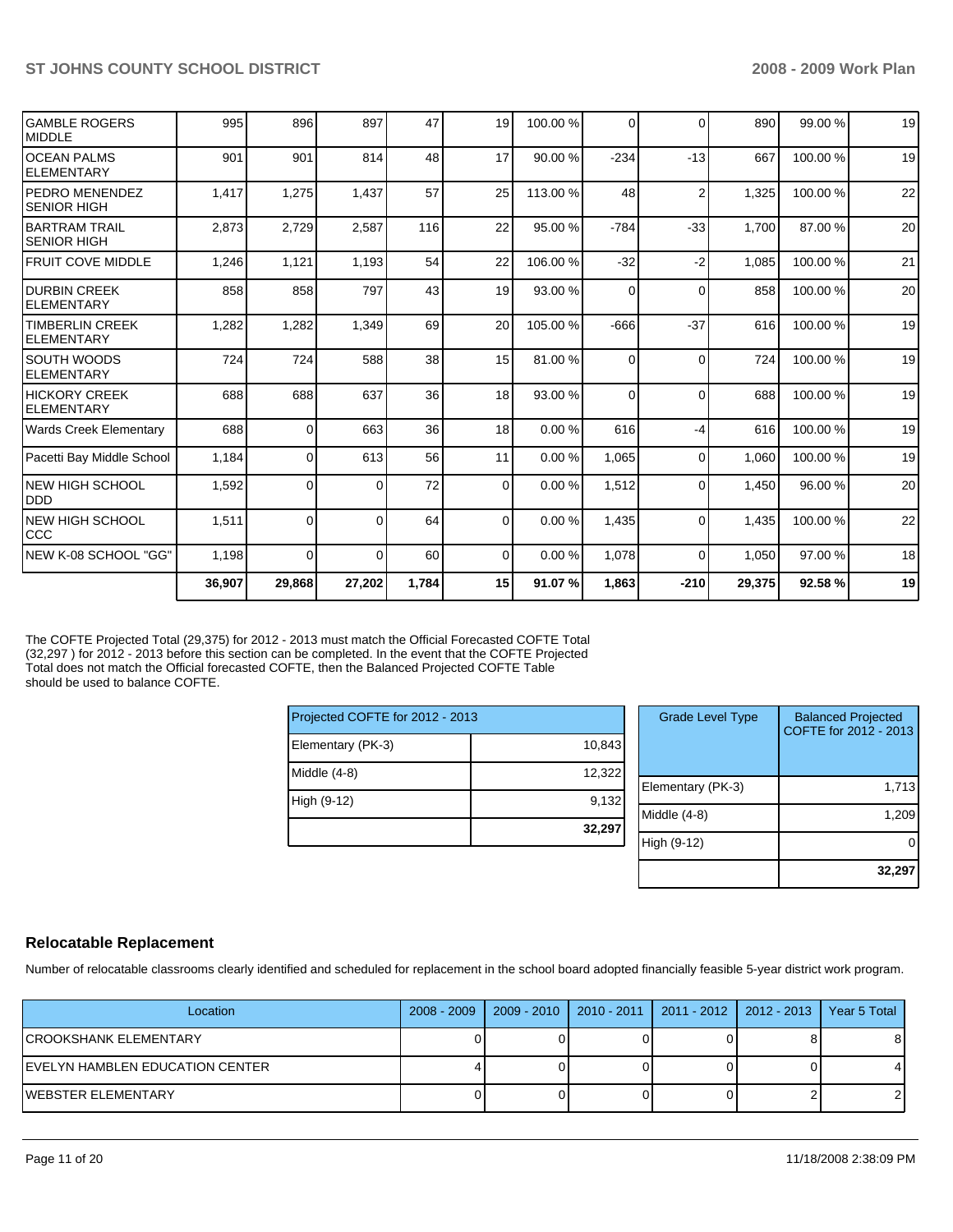| <b>JULINGTON CREEK ELEMENTARY</b>      | 16          | 6        | O        | 0        |    | 27  |
|----------------------------------------|-------------|----------|----------|----------|----|-----|
| ALLEN D NEASE SENIOR HIGH              | 22          | 5        | 5        | $\Omega$ | ∩  | 32  |
| IALICE B LANDRUM MIDDLE                | 0           | n        | 0        | ſ        | 8  | 8   |
| ISWITZERLAND POINT MIDDLE              | 6           | 0        | 0        | $\Omega$ | 6  | 12  |
| <b>OSCEOLA ELEMENTARY</b>              |             | 0        | 0        | $\Omega$ |    | 5   |
| MILL CREEK ELEMENTARY                  | 8           | ი        | $\Omega$ | $\Omega$ | 12 | 20  |
| CUNNINGHAM CREEK ELEMENTARY            | 8           | 0        | 0        | $\Omega$ | 16 | 24  |
| IOCEAN PALMS ELEMENTARY                | $\mathbf 0$ | 0        | $\Omega$ | ∩        | 13 | 13  |
| IBARTRAM TRAIL SENIOR HIGH             | 32          |          | 0        | $\Omega$ | C  | 33  |
| <b>IFRUIT COVE MIDDLE</b>              | 0           | 0        | 0        | $\Omega$ |    |     |
| TIMBERLIN CREEK ELEMENTARY             | $\Omega$    | 22       | 15       | $\Omega$ |    | 37  |
| SOUTH WOODS ELEMENTARY                 | $\Omega$    | $\Omega$ | 0        | $\Omega$ |    |     |
| IHICKORY CREEK ELEMENTARY              | $\mathbf 0$ | 0        | 0        | $\Omega$ |    |     |
| <b>Total Relocatable Replacements:</b> | 97          | 34       | 20       | 0        | 85 | 236 |

## **Charter Schools Tracking**

Information regarding the use of charter schools.

| Location-Type                                                 | # Relocatable<br>units or<br>permanent<br>classrooms | Owner            | Year Started or<br>Scheduled | Student<br><b>Stations</b> | <b>Students</b><br>Enrolled | Years in<br>Contract | <b>Total Charter</b><br><b>Students</b><br>projected for<br>$2012 - 2013$ |
|---------------------------------------------------------------|------------------------------------------------------|------------------|------------------------------|----------------------------|-----------------------------|----------------------|---------------------------------------------------------------------------|
| ABLE: Grades 5-8: 7 Williams<br>St., St. Augustine, FL, 32084 |                                                      | 6 <b>PRIVATE</b> | 2006                         | 132 <sup>1</sup>           | 132                         |                      | 264                                                                       |
|                                                               |                                                      |                  |                              | 132 <sub>l</sub>           | 132                         |                      | 264 l                                                                     |

## **Special Purpose Classrooms Tracking**

The number of classrooms that will be used for certain special purposes in the current year, by facility and type of classroom, that the district will, 1), not use for educational purposes, and 2), the co-teaching classrooms that are not open plan classrooms and will be used for educational purposes.

| School                            | <b>School Type</b>                   | # of Elementary<br>K-3 Classrooms | # of Middle 4-8<br><b>Classrooms</b> | # of High 9-12<br><b>Classrooms</b> | # of $ESE$<br>Classrooms | # of Combo<br><b>Classrooms</b> | Total<br><b>Classrooms</b> |
|-----------------------------------|--------------------------------------|-----------------------------------|--------------------------------------|-------------------------------------|--------------------------|---------------------------------|----------------------------|
|                                   | <b>Total Educational Classrooms:</b> |                                   |                                      |                                     |                          |                                 |                            |
|                                   |                                      |                                   |                                      |                                     |                          | # of Combo                      |                            |
| School                            | <b>School Type</b>                   | # of Elementary<br>K-3 Classrooms | # of Middle 4-8<br><b>Classrooms</b> | # of High 9-12<br>Classrooms        | # of $ESE$<br>Classrooms | <b>Classrooms</b>               | Total<br><b>Classrooms</b> |
| <b>IMILL CREEK ELEMENTARY</b>     | Co-Teaching                          |                                   |                                      |                                     |                          |                                 |                            |
| IALICE B LANDRUM MIDDLE           | Co-Teaching                          |                                   |                                      |                                     |                          |                                 | 8                          |
| <b>IALLEN D NEASE SENIOR HIGH</b> | Co-Teaching                          |                                   |                                      |                                     |                          |                                 | 6                          |
| IBARTRAM TRAIL SENIOR HIGH        | Co-Teaching                          |                                   |                                      |                                     |                          |                                 | 3                          |
| NEW HIGH SCHOOL DDD               | Co-Teaching                          |                                   |                                      |                                     |                          |                                 | $\overline{4}$             |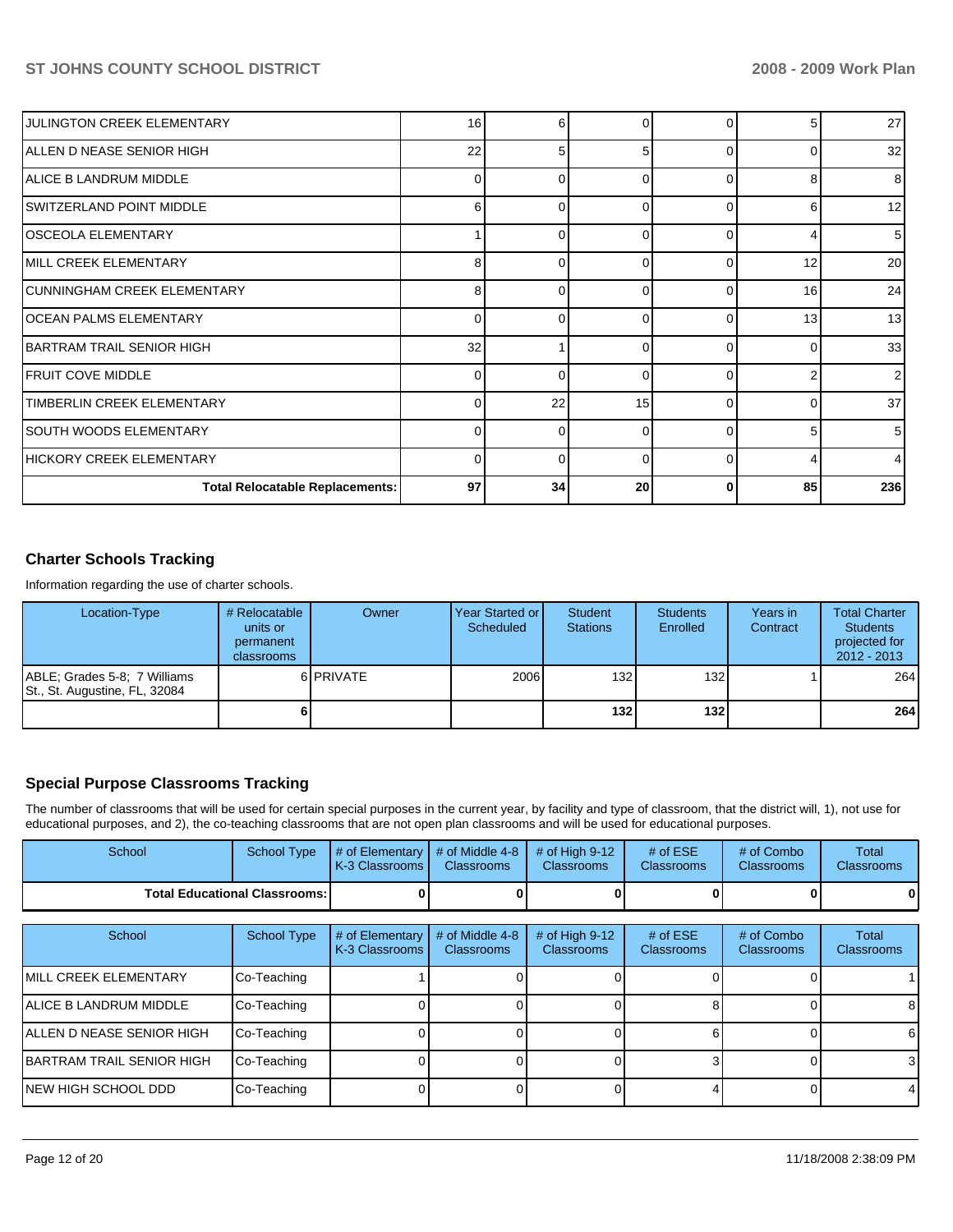| INEW HIGH SCHOOL CCC | Teaching<br>.Co-                     |  |           |   | $\overline{ }$ |
|----------------------|--------------------------------------|--|-----------|---|----------------|
|                      | <b>Total Co-Teaching Classrooms:</b> |  | OE.<br>Zυ | 0 | 26             |

#### **Infrastructure Tracking**

**Necessary offsite infrastructure requirements resulting from expansions or new schools. This section should include infrastructure information related to capacity project schedules and other project schedules (Section 4).** 

New Elementary L--water & sewer line extension and road improvements for access.

New Elementary M--water & sewer line extension and road improvements for access.

New K-8 School HH--water & sewer line extension and road improvements for access.

Expansion at Timberlin Creek Elementary School--no offsite infrastructure requirements.

Expansion at Wards Creek Elementary School--no offsite infrastructure requirements.

**Proposed location of planned facilities, whether those locations are consistent with the comprehensive plans of all affected local governments, and recommendations for infrastructure and other improvements to land adjacent to existing facilities. Provisions of 1013.33(12), (13) and (14) and 1013.36 must be addressed for new facilities planned within the 1st three years of the plan (Section 5).** 

Elementary L�� Elementary M�� K-8 School HH Expansion at Timberlin Creek Elementary School Expansion at Wards Creek Elementary School

**Consistent with Comp Plan?** Yes

#### **Net New Classrooms**

The number of classrooms, by grade level and type of construction, that were added during the last fiscal year.

| List the net new classrooms added in the 2007 - 2008 fiscal year.                                                                                       | year.                        |                          | List the net new classrooms to be added in the 2008 - 2009 fiscal |                      |                              |                            |                                                                        |                        |
|---------------------------------------------------------------------------------------------------------------------------------------------------------|------------------------------|--------------------------|-------------------------------------------------------------------|----------------------|------------------------------|----------------------------|------------------------------------------------------------------------|------------------------|
| "Classrooms" is defined as capacity carrying classrooms that are added to increase<br>capacity to enable the district to meet the Class Size Amendment. |                              |                          |                                                                   |                      |                              |                            | Totals for fiscal year 2008 - 2009 should match totals in Section 15A. |                        |
| Location                                                                                                                                                | $2007 - 2008$ #<br>Permanent | 2007 - 2008 #<br>Modular | 2007 - 2008 #<br>Relocatable                                      | 2007 - 2008<br>Total | $2008 - 2009$ #<br>Permanent | $2008 - 2009$ #<br>Modular | $2008 - 2009$ #<br>Relocatable                                         | $2008 - 2009$<br>Total |
| Elementary (PK-3)                                                                                                                                       | 37                           |                          |                                                                   | 37                   |                              |                            |                                                                        | 0                      |
| Middle (4-8)                                                                                                                                            | 24                           |                          |                                                                   | 24                   |                              |                            |                                                                        | $\Omega$               |
| High (9-12)                                                                                                                                             | 120                          |                          |                                                                   | 120                  |                              |                            |                                                                        | 0                      |
|                                                                                                                                                         | 181                          |                          |                                                                   | 181                  |                              |                            |                                                                        | 0                      |

#### **Relocatable Student Stations**

Number of students that will be educated in relocatable units, by school, in the current year, and the projected number of students for each of the years in the workplan.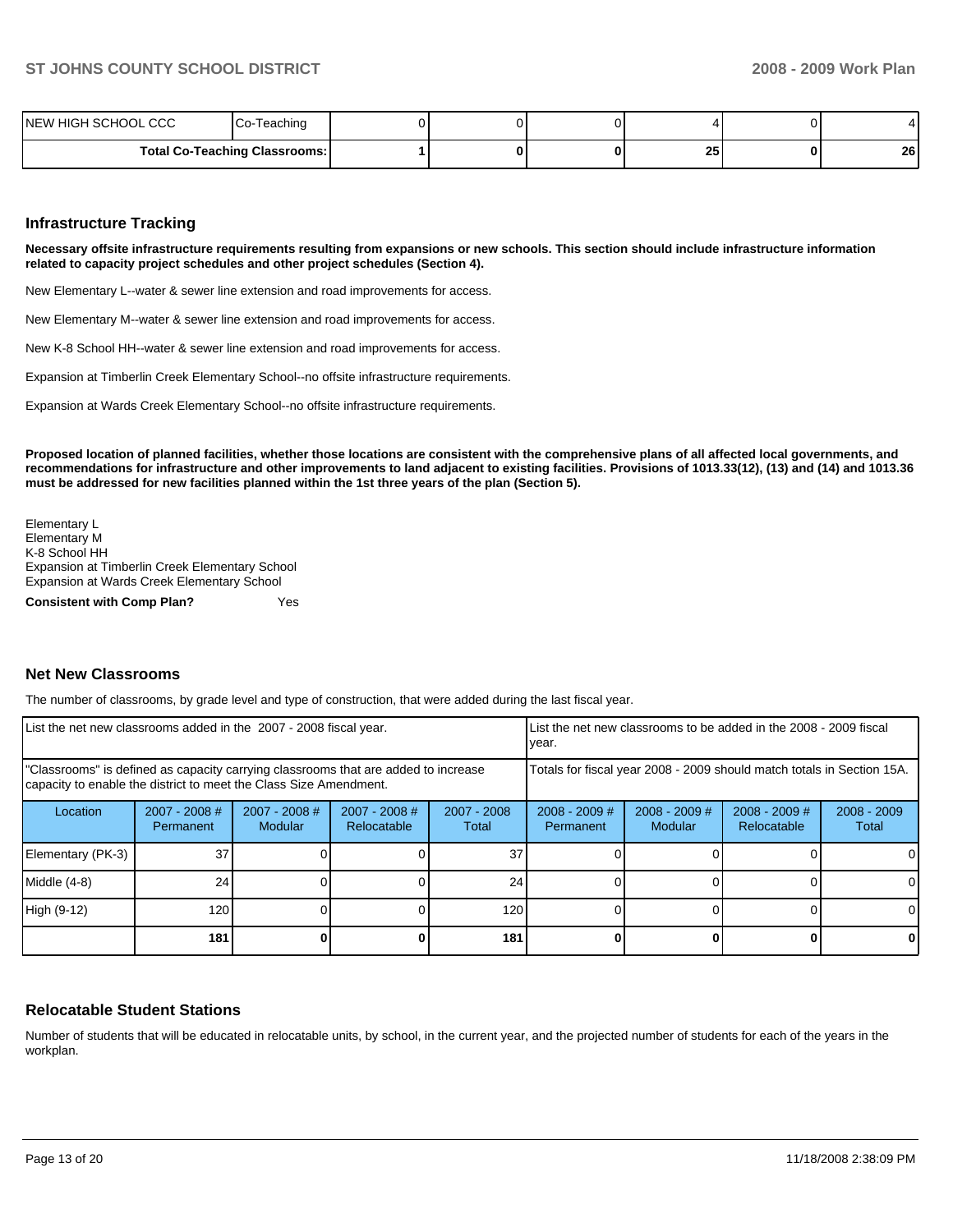| <b>Site</b>                         | 2008 - 2009    | $2009 - 2010$ | 2010 - 2011 | 2011 - 2012    | 2012 - 2013 | 5 Year Average |
|-------------------------------------|----------------|---------------|-------------|----------------|-------------|----------------|
| MILL CREEK ELEMENTARY               | 398            | 254           | 254         | 254            | 62          | 244            |
| MARJORIE KINNAN RAWLINGS ELEMENTARY | 0              | 0             | 0           | 0              | 0           | 0              |
| <b>OTIS A MASON ELEMENTARY</b>      | $\Omega$       | 0             | 0           | $\Omega$       | $\Omega$    | $\overline{0}$ |
| <b>OPERATIONS ANNEX</b>             | $\Omega$       | 0             | 0           | $\Omega$       | $\Omega$    | 0              |
| <b>CUNNINGHAM CREEK ELEMENTARY</b>  | 312            | 340           | 340         | 340            | 0           | 266            |
| <b>GAMBLE ROGERS MIDDLE</b>         | $\Omega$       | 0             | 0           | $\Omega$       | 0           | 0              |
| <b>OCEAN PALMS ELEMENTARY</b>       | 234            | 234           | 234         | 234            | $\Omega$    | 187            |
| PEDRO MENENDEZ SENIOR HIGH          | 0              | 50            | 50          | 50             | 50          | 40             |
| <b>BARTRAM TRAIL SENIOR HIGH</b>    | 825            | 25            | $\mathbf 0$ | $\Omega$       | 0           | 170            |
| <b>FRUIT COVE MIDDLE</b>            | 36             | 36            | 36          | 36             | 0           | 29             |
| NEW HIGH SCHOOL DDD                 | 0              | 0             | $\mathbf 0$ | $\Omega$       | 0           | $\overline{0}$ |
| <b>NEW HIGH SCHOOL CCC</b>          | $\Omega$       | 0             | 0           | $\Omega$       | $\Omega$    | $\overline{0}$ |
| <b>DURBIN CREEK ELEMENTARY</b>      | 242            | 242           | 242         | 242            | 242         | 242            |
| <b>Wards Creek Elementary</b>       | 72             | 90            | 90          | $\Omega$       | $\Omega$    | 50             |
| Pacetti Bay Middle School           | $\Omega$       | 0             | $\mathbf 0$ | $\Omega$       | 0           | $\overline{0}$ |
| <b>TIMBERLIN CREEK ELEMENTARY</b>   | 666            | 666           | 270         | $\Omega$       | 0           | 320            |
| <b>SOUTH WOODS ELEMENTARY</b>       | 90             | 90            | 90          | 90             | 0           | 72             |
| <b>HICKORY CREEK ELEMENTARY</b>     | 72             | 72            | 72          | 72             | 0           | 58             |
| <b>CROOKSHANK ELEMENTARY</b>        | 120            | 120           | 120         | 120            | 0           | 96             |
| EVELYN HAMBLEN EDUCATION CENTER     | 30             | 0             | 0           | 0              | 0           | 6              |
| <b>KETTERLINUS ELEMENTARY</b>       | 0              | 0             | 0           | $\Omega$       | 0           | $\overline{0}$ |
| YATES ADMINISTRATIVE ANNEX          | $\Omega$       | 0             | 0           | $\Omega$       | $\Omega$    | $\overline{0}$ |
| PONTE VEDRA-PALM VALLEY ELEMENTARY  | $\Omega$       | 0             | $\Omega$    | $\Omega$       | $\Omega$    | 0              |
| R B HUNT ELEMENTARY                 | 116            | 116           | 116         | 116            | 116         | 116            |
| <b>MURRAY MIDDLE</b>                | $\overline{0}$ | 0             | 0           | $\overline{0}$ | 0           | $\overline{0}$ |
| SAINT AUGUSTINE SENIOR HIGH         | 0              | 0             | 0           | $\overline{0}$ | $\mathbf 0$ | $\overline{0}$ |
| <b>WEBSTER ELEMENTARY</b>           | 36             | 36            | 36          | 36             | 0           | 29             |
| FIRST COAST TECHNICAL INSTITUTE     | 133            | 133           | 133         | 133            | 133         | 133            |
| <b>JULINGTON CREEK ELEMENTARY</b>   | 452            | 90            | 90          | 90             | 0           | 144            |
| ALLEN D NEASE SENIOR HIGH           | 800            | 250           | 125         | 0              | $\mathbf 0$ | 235            |
| W DOUGLAS HARTLEY ELEMENTARY        | 98             | 98            | 98          | 98             | 98          | 98             |
| SEBASTIAN MIDDLE                    | $\Omega$       | 0             | 0           | 0              | 0           | $\overline{0}$ |
| ALICE B LANDRUM MIDDLE              | 176            | 176           | 176         | 176            | 0           | 141            |
| SWITZERLAND POINT MIDDLE            | 264            | 132           | 132         | 132            | $\mathbf 0$ | 132            |
| OSCEOLA ELEMENTARY                  | 90             | $72\,$        | 72          | 72             | 0           | 61             |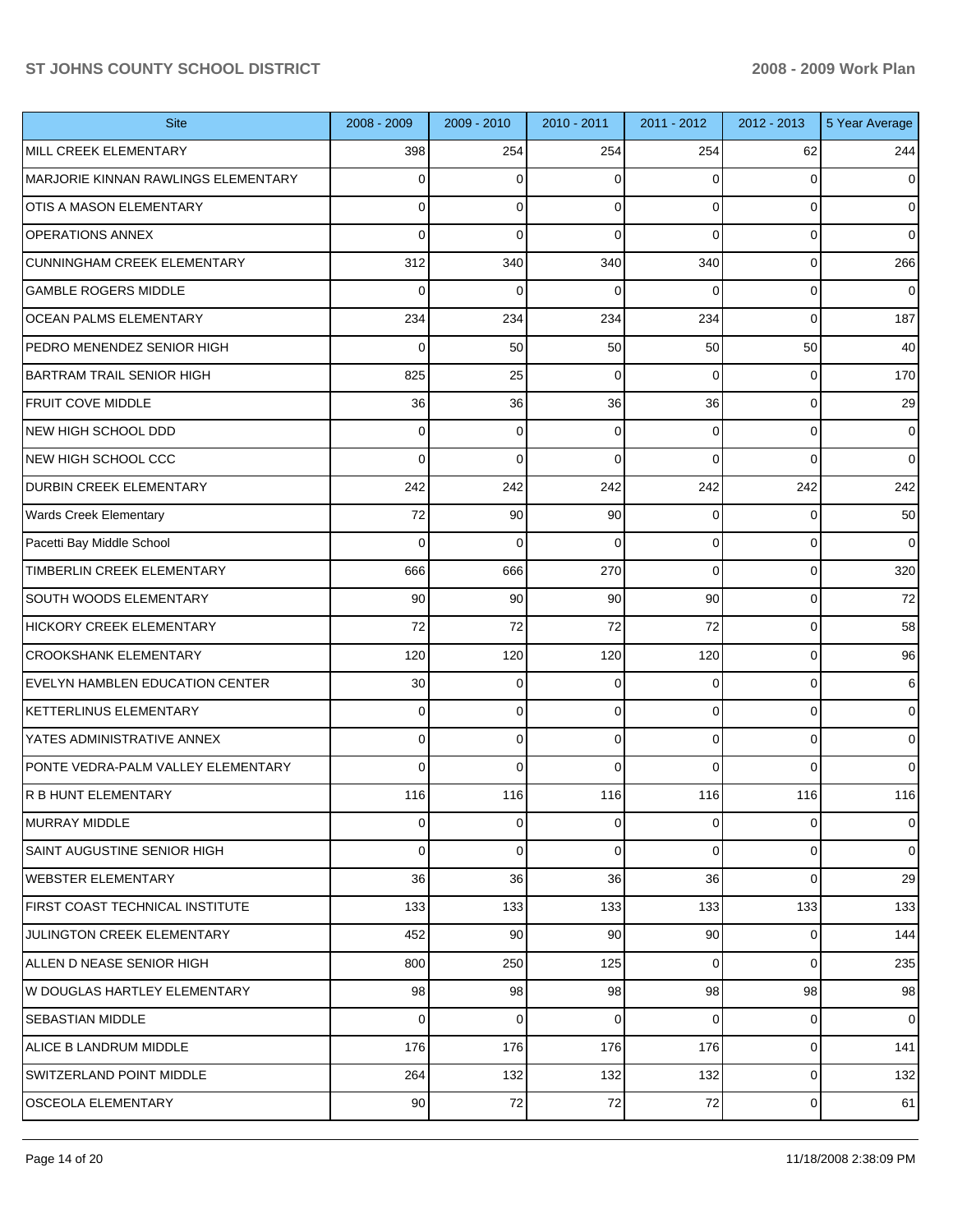| INEW K-08 SCHOOL "GG"                             |        |        |        |        |        | $\overline{0}$ |
|---------------------------------------------------|--------|--------|--------|--------|--------|----------------|
| Totals for ST JOHNS COUNTY SCHOOL DISTRICT        |        |        |        |        |        |                |
| Total students in relocatables by year.           | 5,262  | 3,322  | 2,776  | 2,291  | 701    | 2,870          |
| Total number of COFTE students projected by year. | 27,931 | 28,906 | 29,966 | 30,990 | 32,297 | 30,018         |
| Percent in relocatables by year.                  | 19 %   | 11 %   | 9%     | 7%1    | 2%     | 10 %           |

### **Leased Facilities Tracking**

Exising leased facilities and plans for the acquisition of leased facilities, including the number of classrooms and student stations, as reported in the educational plant survey, that are planned in that location at the end of the five year workplan.

| Location                                   | # of Leased<br>Classrooms 2008 -<br>2009 | <b>FISH Student</b><br><b>Stations</b> | Owner              | # of Leased<br>Classrooms 2012 -<br>2013 | <b>FISH Student</b><br><b>Stations</b> |
|--------------------------------------------|------------------------------------------|----------------------------------------|--------------------|------------------------------------------|----------------------------------------|
| MILL CREEK ELEMENTARY                      | 18                                       |                                        | 336 Leased         | $\overline{0}$                           | $\Omega$                               |
| <b>CUNNINGHAM CREEK ELEMENTARY</b>         | 16                                       |                                        | 500 Leased         | $\overline{0}$                           | $\Omega$                               |
| <b>OCEAN PALMS ELEMENTARY</b>              | 13                                       |                                        | 234 Leased         | $\mathbf 0$                              | $\Omega$                               |
| BARTRAM TRAIL SENIOR HIGH                  | 33                                       |                                        | 825 Leased         | $\Omega$                                 | $\Omega$                               |
| <b>DURBIN CREEK ELEMENTARY</b>             | 11                                       |                                        | 242 Lease Purchase | 11                                       | 242                                    |
| TIMBERLIN CREEK ELEMENTARY                 | 37                                       |                                        | 666 Leased         | $\mathbf 0$                              | $\Omega$                               |
| <b>CROOKSHANK ELEMENTARY</b>               | 4                                        |                                        | 61 Leased          | 0                                        | 0                                      |
| EVELYN HAMBLEN EDUCATION CENTER            | 3                                        |                                        | 30 Leased          | 0                                        | $\Omega$                               |
| R B HUNT ELEMENTARY                        | 4                                        |                                        | 80 Leased          | 4                                        | 80                                     |
| <b>WEBSTER ELEMENTARY</b>                  | $\overline{2}$                           |                                        | 36 Leased          | $\mathbf 0$                              | 0                                      |
| JULINGTON CREEK ELEMENTARY                 | 21                                       |                                        | 448 Leased         | $\mathbf 0$                              | 0                                      |
| ALLEN D NEASE SENIOR HIGH                  | 28                                       |                                        | 700 Leased         | $\mathbf 0$                              | $\Omega$                               |
| W DOUGLAS HARTLEY ELEMENTARY               | 5                                        |                                        | 98 Leased          | 5                                        | 98                                     |
| ALICE B LANDRUM MIDDLE                     | 8                                        |                                        | 176 Leased         | $\mathbf 0$                              | $\Omega$                               |
| SWITZERLAND POINT MIDDLE                   | 12                                       |                                        | 264 Leased         | $\mathbf 0$                              | $\Omega$                               |
| <b>OSCEOLA ELEMENTARY</b>                  | 5                                        |                                        | 90 Leased          | $\mathbf 0$                              | $\Omega$                               |
| <b>KETTERLINUS ELEMENTARY</b>              | $\Omega$                                 | $\Omega$                               |                    | $\Omega$                                 | $\Omega$                               |
| YATES ADMINISTRATIVE ANNEX                 | $\overline{0}$                           | $\Omega$                               |                    | $\mathbf 0$                              | $\Omega$                               |
| PONTE VEDRA-PALM VALLEY ELEMENTARY         | $\Omega$                                 | $\Omega$                               |                    | $\Omega$                                 | $\Omega$                               |
| IMURRAY MIDDLE                             | $\mathbf{0}$                             | $\Omega$                               |                    | $\mathbf 0$                              | $\Omega$                               |
| <b>SAINT AUGUSTINE SENIOR HIGH</b>         | $\Omega$                                 | $\Omega$                               |                    | $\Omega$                                 | $\Omega$                               |
| FIRST COAST TECHNICAL INSTITUTE            | 0                                        | 0                                      |                    | 0                                        | $\Omega$                               |
| SEBASTIAN MIDDLE                           | 0                                        | $\Omega$                               |                    | 0                                        | 0                                      |
| <b>MARJORIE KINNAN RAWLINGS ELEMENTARY</b> | $\Omega$                                 | 0                                      |                    | 0                                        | 0                                      |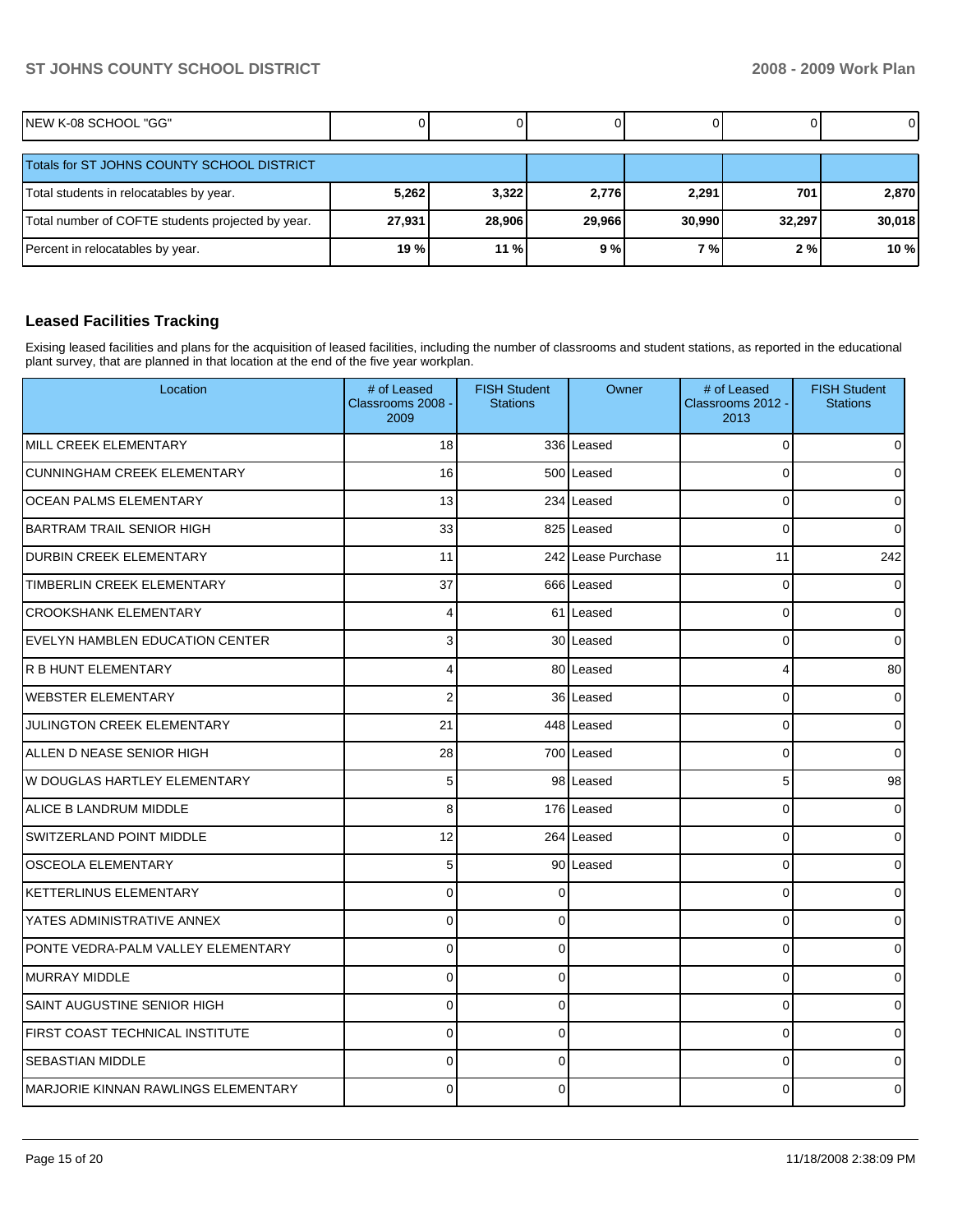| ÍOTIS A MASON ELEMENTARY          |              | 0        |          | $\Omega$       |     |
|-----------------------------------|--------------|----------|----------|----------------|-----|
| <b>IOPERATIONS ANNEX</b>          |              | 0        |          | 0              |     |
| <b>GAMBLE ROGERS MIDDLE</b>       | 0            | 0        |          | 0              |     |
| <b>PEDRO MENENDEZ SENIOR HIGH</b> | 0            |          | 0 Leased | $\overline{2}$ | 50  |
| <b>FRUIT COVE MIDDLE</b>          |              | O        |          | 0              |     |
| SOUTH WOODS ELEMENTARY            |              | U        |          | 0              |     |
| HICKORY CREEK ELEMENTARY          | 0            | $\Omega$ |          | 0              | n   |
| <b>Wards Creek Elementary</b>     | 0            | 0        |          | 0              |     |
| Pacetti Bay Middle School         |              | 0        |          | 0              |     |
| NEW HIGH SCHOOL DDD               | <sup>n</sup> | 0        |          | 0              |     |
| NEW HIGH SCHOOL CCC               | 0            | 0        |          | 0              | 0   |
| NEW K-08 SCHOOL "GG"              |              | U        |          | $\Omega$       |     |
|                                   | 220          | 4,786    |          | 22             | 470 |

### **Failed Standard Relocatable Tracking**

Relocatable units currently reported by school, from FISH, and the number of relocatable units identified as 'Failed Standards'.

Nothing reported for this section.

## **Planning**

#### **Class Size Reduction Planning**

**Plans approved by the school board that reduce the need for permanent student stations such as acceptable school capacity levels, redistricting, busing, year-round schools, charter schools, magnet schools, public-private partnerships, multitrack scheduling, grade level organization, block scheduling, or other alternatives.** 

The St. Johns County School District currently utilizes blended scheduling and co-teaching classrooms.

## **School Closure Planning**

**Plans for the closure of any school, including plans for disposition of the facility or usage of facility space, and anticipated revenues.** 

None.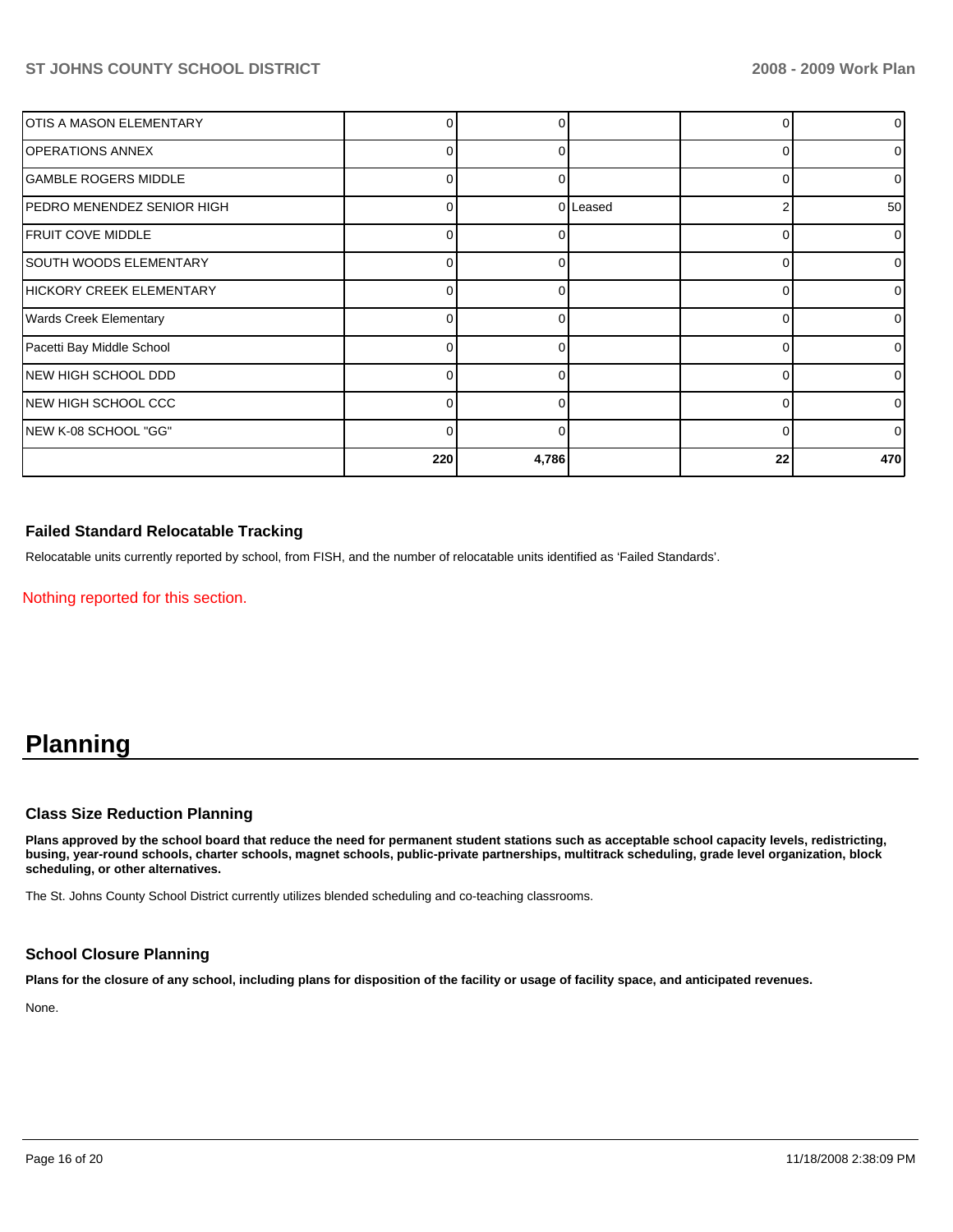# **Long Range Planning**

#### **Ten-Year Maintenance**

District projects and locations regarding the projected need for major renovation, repair, and maintenance projects within the district in years 6-10 beyond the projects plans detailed in the five years covered by the work plan.

| Project                        | 2012 - 2013 / 2017 - 2018<br><b>Projected Cost</b> |
|--------------------------------|----------------------------------------------------|
| <b>Existing Conditions TBD</b> | \$16,883,565                                       |
| Capital Outlay Maintenance TBD | \$11,209,295                                       |
| Environmental TBD              | \$750,000                                          |
| <b>SREF TBD</b>                | \$1,000,000                                        |
| Add'l Capital Projects TBD     | \$15,000,000                                       |
|                                | \$44,842,860                                       |

## **Ten-Year Capacity**

Schedule of capital outlay projects projected to ensure the availability of satisfactory student stations for the projected student enrollment in K-12 programs for the future 5 years beyond the 5-year district facilities work program.

| Project                        | Location, Community, Quadrant or other<br>general location | 2012 - 2013 / 2017 - 2018<br><b>Projected Cost</b> |  |
|--------------------------------|------------------------------------------------------------|----------------------------------------------------|--|
| K-8 "II"                       | <b>North Central</b>                                       | \$28,246,491                                       |  |
| K-8 "JJ"                       | South                                                      | \$28,246,491                                       |  |
| Elementary "N"                 | Northwest                                                  | \$15,762,143                                       |  |
| Elementary "O"                 | Northwest                                                  | \$15,762,143                                       |  |
| Elementary "P"                 | <b>North Central</b>                                       | \$15,762,143                                       |  |
| Elementary "Q"                 | <b>North Central</b>                                       | \$15,762,143                                       |  |
| Middle School "KK"             | Central                                                    | \$27,148,149                                       |  |
| High School "FFF"              | <b>North Central</b>                                       | \$46,893,168                                       |  |
| Elementary "R"                 | South                                                      | \$10,524,836                                       |  |
| Expansion - Osceola Elementary | City of St. Augustine                                      | \$2,387,988                                        |  |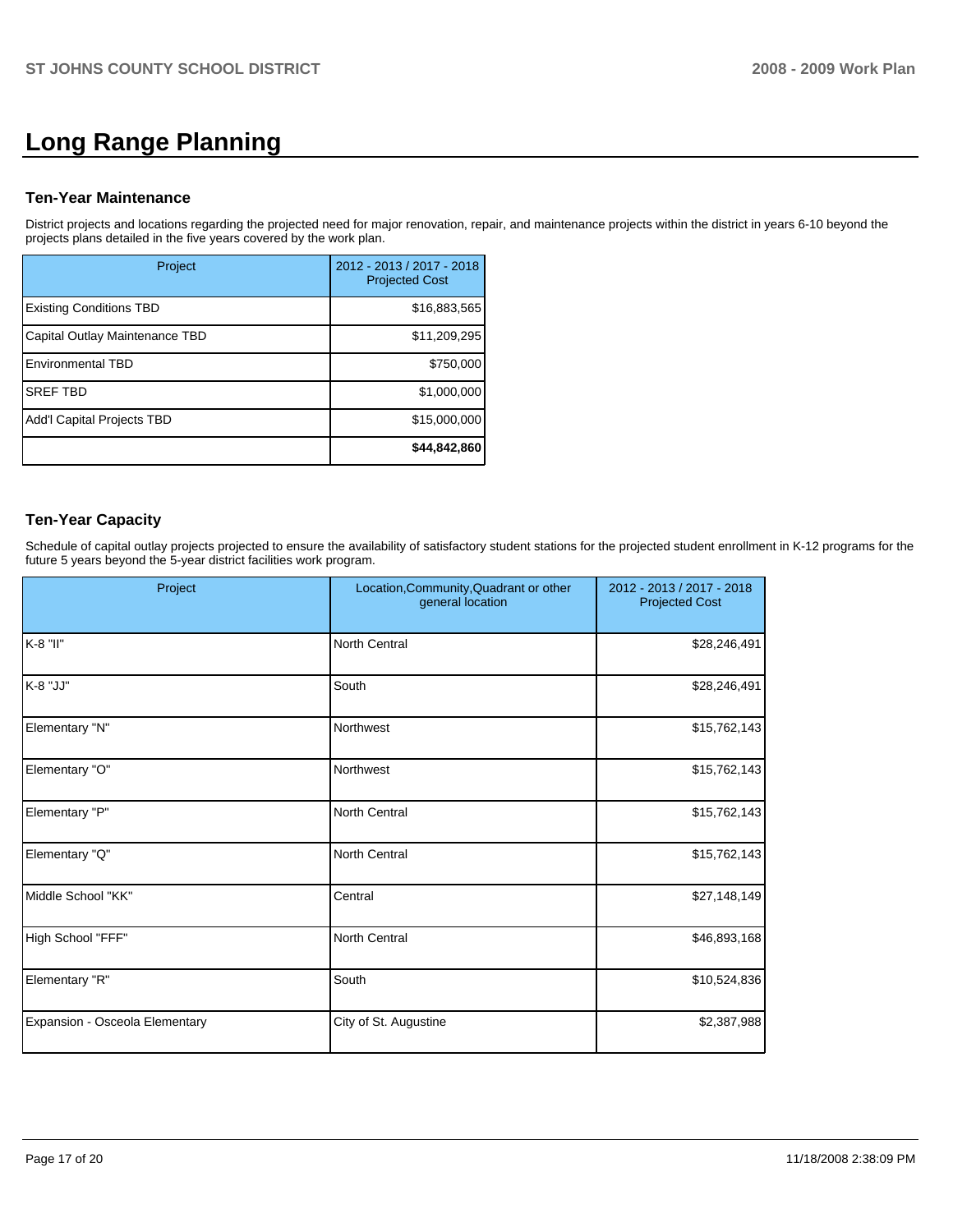| Expansion - Hickory Creek Elementary | Northwest | \$3,183,984   |
|--------------------------------------|-----------|---------------|
|                                      |           | \$209,679,679 |

#### **Ten-Year Planned Utilization**

Schedule of planned capital outlay projects identifying the standard grade groupings, capacities, and planned utilization rates of future educational facilities of the district for both permanent and relocatable facilities.

| Grade Level Projections         | <b>FISH</b><br><b>Student</b><br><b>Stations</b> | <b>Actual 2007 -</b><br><b>2008 FISH</b><br>Capacity | Actual<br>$2007 -$<br>2008<br><b>COFTE</b> | Actual 2007 - 2008<br><b>Utilization</b> | Actual 2008 - 2009 / 2017 - 2018 new<br>Student Capacity to be added/removed | Projected 2017 - Projected 2017 -<br>2018 COFTE | 2018 Utilization |
|---------------------------------|--------------------------------------------------|------------------------------------------------------|--------------------------------------------|------------------------------------------|------------------------------------------------------------------------------|-------------------------------------------------|------------------|
| Elementary - District<br>Totals | 15.040                                           | 15,040                                               | 12.490.89                                  | 83.05 %                                  | 7,608                                                                        | 20,822                                          | 91.94 %          |
| Middle - District Totals        | 7.862                                            | 7.076                                                | 6.413.64                                   | 90.64 %                                  | 3.015                                                                        | 9.028                                           | 89.47 %          |
| High - District Totals          | 9.176                                            | 8.643                                                | 7.865.89                                   | 91.01 %                                  | 2.535                                                                        | 10.240                                          | 91.61 %          |
| Other - ESE, etc                | 6.073<br>2.068<br>431.43<br>20.84 %              | $-30$                                                | 50                                         | 2.45 %                                   |                                                                              |                                                 |                  |
|                                 | 38,151                                           | 32,827                                               | 27,201.85                                  | 82.86 %                                  | 13,128                                                                       | 40.140                                          | 87.35 %          |

#### **Ten-Year Infrastructure Planning**

**Proposed Location of Planned New, Remodeled, or New Additions to Facilities in 06 thru 10 out years (Section 28).** 

New K-8 School "II"--North Central St. Johns County--water & sewer line extension and road improvements for access.

New K-8 School "JJ"--South St. Johns County--water & sewer line extension and road improvements for access.

New Elementary "N"--Northwest St. Johns County--water & sewer line extension and road improvements for access.

New Elementary "O"--Northwest St. Johns County--water & sewer line extension and road improvements for access.

New Elementary "P"--North Central St. Johns County--water & sewer line extension and road improvements for access.

New Elementary "Q"--North Central St. Johns County--water & sewer line extension and road improvements for access.

New Elementary "R"--South St. Johns County--water & sewer line extension and road improvements for access.

New Middle School "KK"--Central St. Johns County--water & sewer line extension and road improvements for access.

New High School "FFF"--North Central St. Johns County--water & sewer line extension and road improvements for access.

Expansion at Osceola Elementary School--no off-site infrastructure requirements.

Expansion at Hickory Creek Elementary School--no off-site infrastructure requirements.

Plans for closure of any school, including plans for disposition of the facility or usage of facility space, and anticipated revenues in the 06 thru 10 out **years (Section 29).** 

None.

#### **Twenty-Year Maintenance**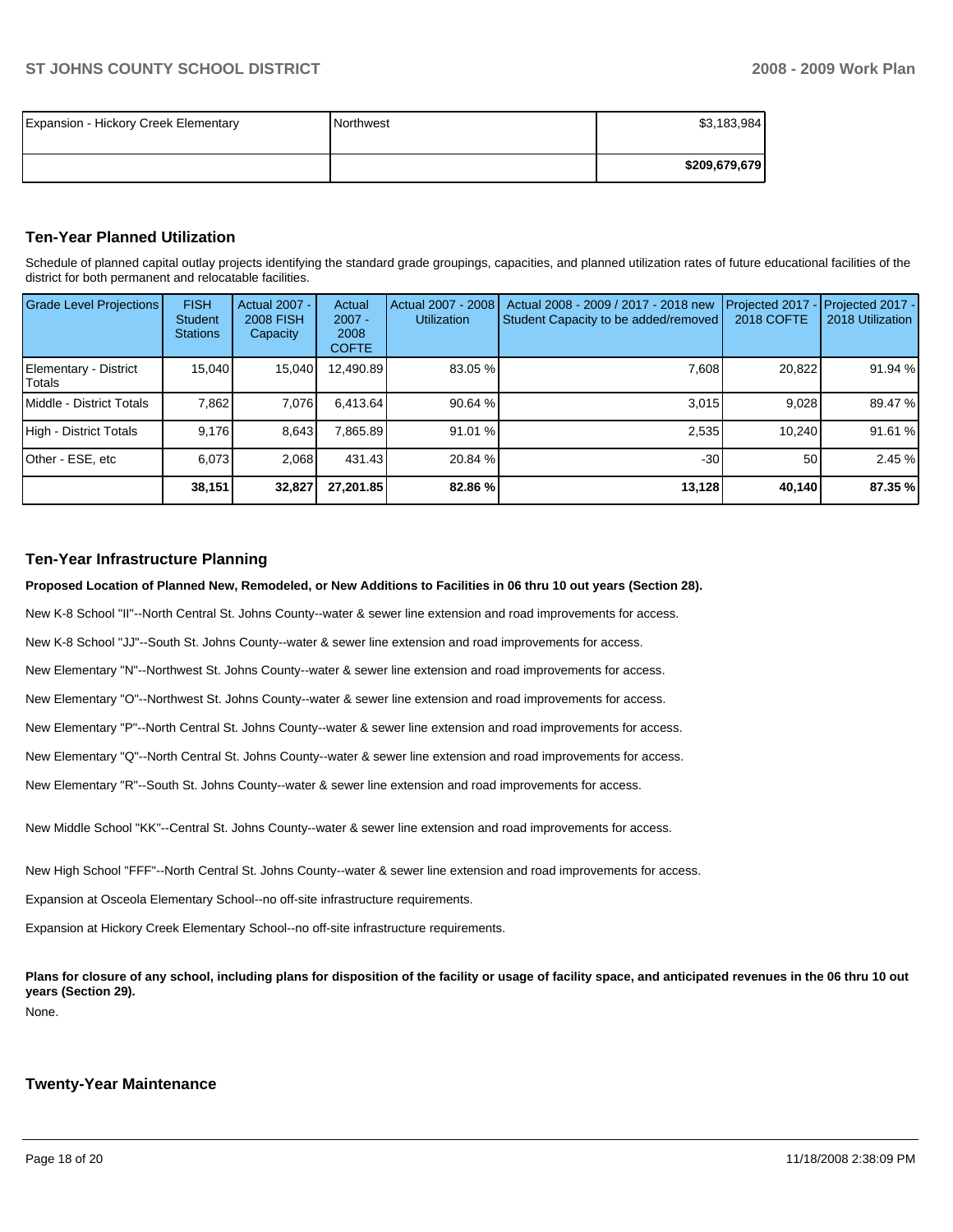District projects and locations regarding the projected need for major renovation, repair, and maintenance projects within the district in years 11-20 beyond the projects plans detailed in the five years covered by the work plan.

| Project                        | 2017 - 2018 / 2027 - 2028 Projected Cost |
|--------------------------------|------------------------------------------|
| <b>Existing Conditions TBD</b> | \$49,049,725                             |
| Capital Outlay Maintenance TBD | \$32,564,960                             |
| Environmental TBD              | \$1,500,000                              |
| <b>SREF TBD</b>                | \$2,000,000                              |
| Add'I Capital Projects TBD     | \$30,000,000                             |
|                                | \$115,114,685                            |

## **Twenty-Year Capacity**

Schedule of capital outlay projects projected to ensure the availability of satisfactory student stations for the projected student enrollment in K-12 programs for the future 11-20 years beyond the 5-year district facilities work program.

| Project        | Location, Community, Quadrant or other<br>general location | 2017 - 2018 / 2027 - 2028<br><b>Projected Cost</b> |  |
|----------------|------------------------------------------------------------|----------------------------------------------------|--|
| K-8 "LL"       | <b>North Central</b>                                       | \$36,373,680                                       |  |
| Elementary "S" | Central                                                    | \$21,778,505                                       |  |
| Elementary "T" | South                                                      | \$21,778,505                                       |  |
| Elementary "U" | Central                                                    | \$21,778,505                                       |  |
| Elementary "V" | South                                                      | \$21,778,505                                       |  |
| Elementary "W" | <b>TBD</b>                                                 | \$21,778,505                                       |  |
| IMiddle ""MM"  | Central                                                    | \$34,959,330                                       |  |
| Middle "NN"    | South                                                      | \$34,959,330                                       |  |
| High "GGG"     | Central                                                    | \$63,034,256                                       |  |
| High "HHH"     | South                                                      | \$22,387,165                                       |  |
|                |                                                            | \$300,606,286                                      |  |

## **Twenty-Year Planned Utilization**

Schedule of planned capital outlay projects identifying the standard grade groupings, capacities, and planned utilization rates of future educational facilities of the district for both permanent and relocatable facilities.